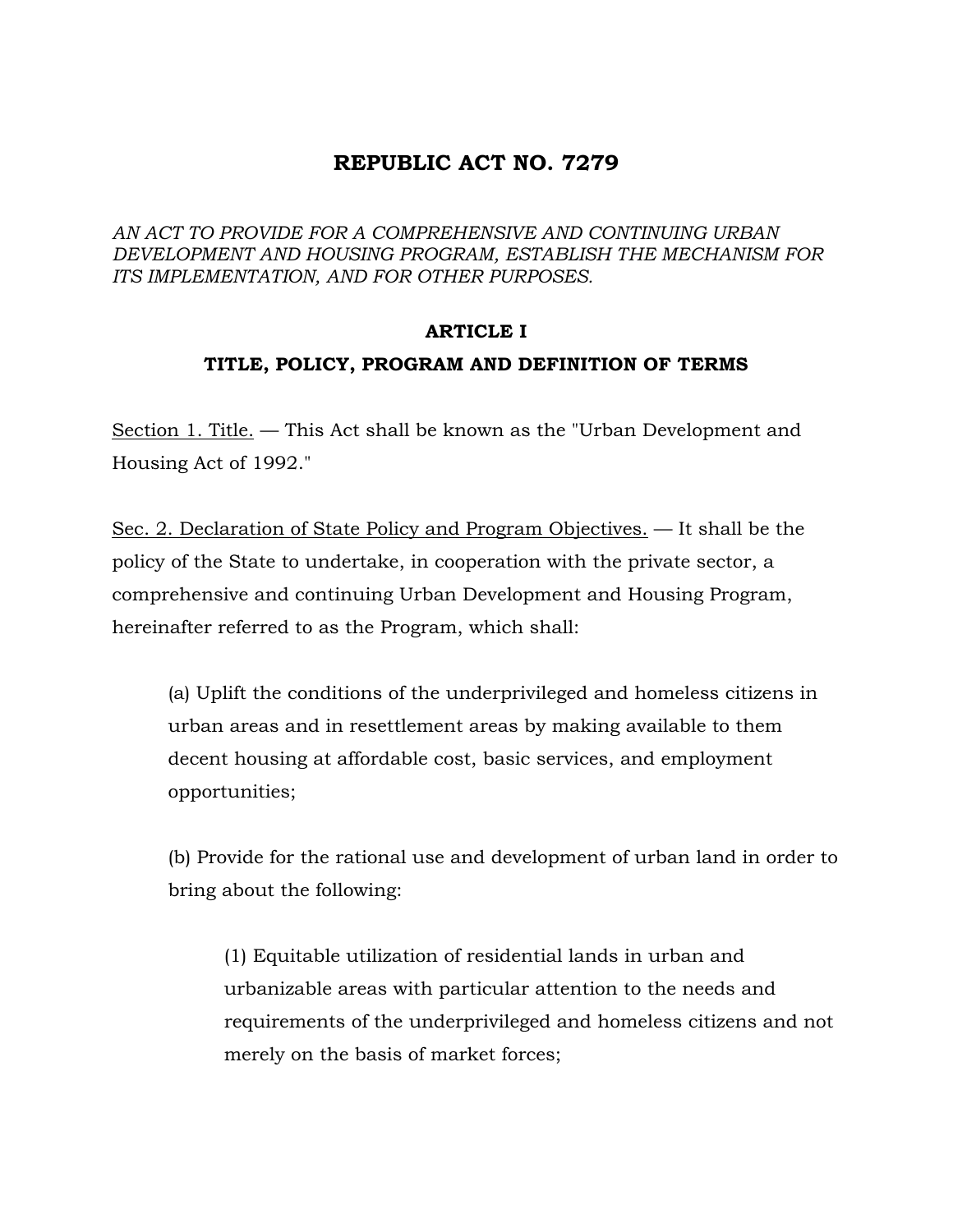(2) Optimization of the use and productivity of land and urban resources;

(3) Development of urban areas conducive to commercial and industrial activities which can generate more economic opportunities for the people;

(4) Reduction in urban dysfunctions, particularly those that adversely affect public health, safety and ecology; and

(5) Access to land and housing by the underprivileged and homeless citizens;

(c) Adopt workable policies to regulate and direct urban growth and expansion towards a dispersed urban net and more balanced urbanrural interdependence;

(d) Provide for an equitable land tenure system that shall guarantee security of tenure to Program beneficiaries but shall respect the rights of small property owners and ensure the payment of just compensation;

(e) Encourage more effective people's participation in the urban development process; and

(f) Improve the capability of local government units in undertaking urban development and housing programs and projects.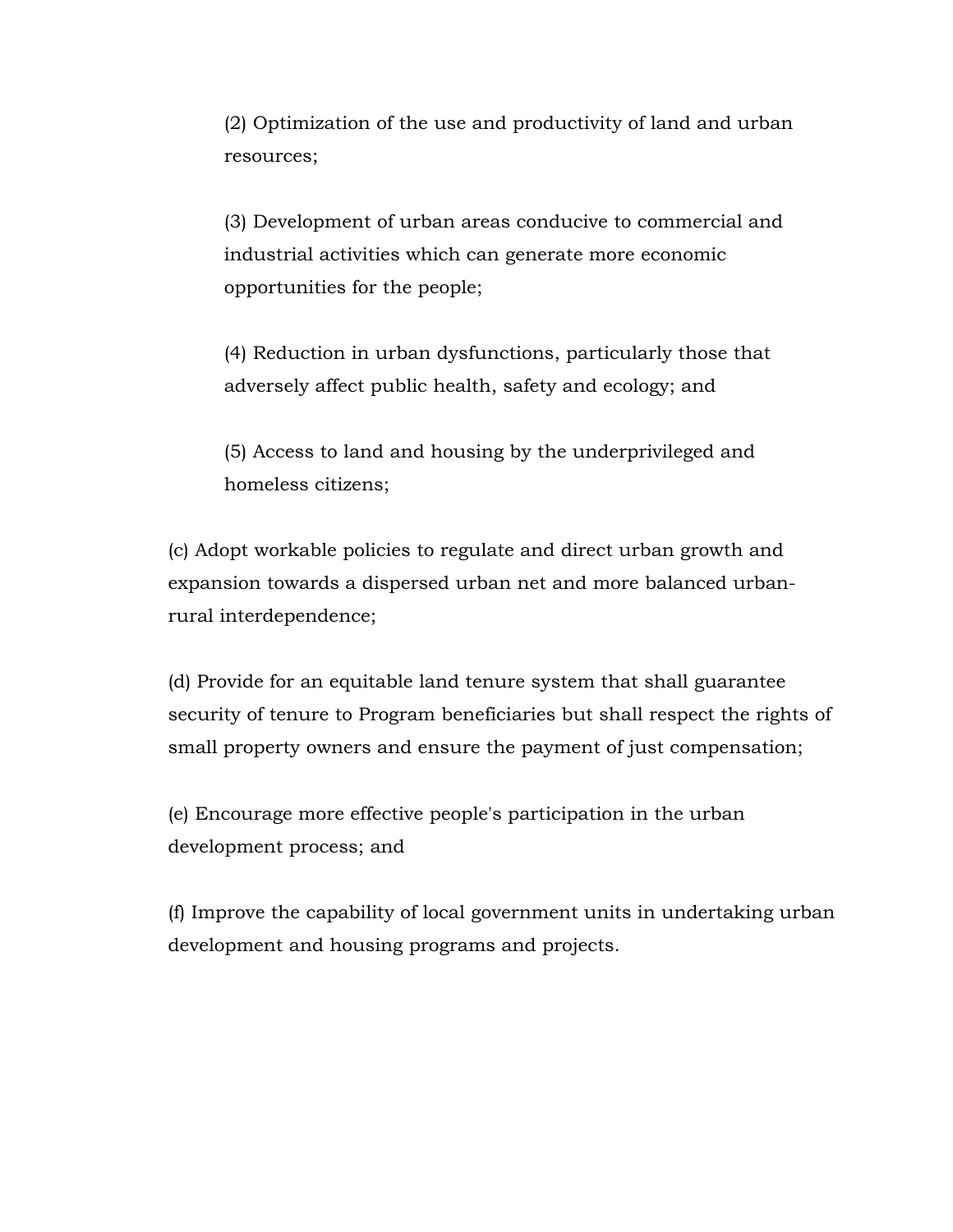Sec. 3. Definition of Terms. — For purposes of this Act:

(a) "Affordable cost" refers to the most reasonable price of land and shelter based on the needs and financial capability of Program beneficiaries and appropriate financing schemes;

(b) "Areas for priority development" refers to those areas declared as such under existing statutes and pertinent executive issuances.

(c) "Blighted lands" refers to the areas where the structures are dilapidated, obsolete and unsanitary, tending to depreciate the value of the land and prevent normal development and use of the area.

(d) "Consultation" refers to the constitutionally mandated process whereby the public, on their own or through people's organizations, is provided an opportunity to be heard and to participate in the decisionmaking process on matters involving the protection and promotion of its legitimate collective interest, which shall include appropriate documentation and feedback mechanisms;

(e) "Idle lands" refers to non-agricultural lands urban and urbanized areas on which no improvements, as herein defined, have been made by the owner, as certified by the city, municipal or provincial assessor;

(f) "Improvements" refers to all types of buildings and residential units, walls, fences, structures or constructions of all kinds of a fixed character or which are adhered to the soil but shall not include trees, plants and growing fruits, and other fixtures that are mere superimpositions on the land, and the value of improvements shall not be less than fifty percent (50%) of the assessed value of the property;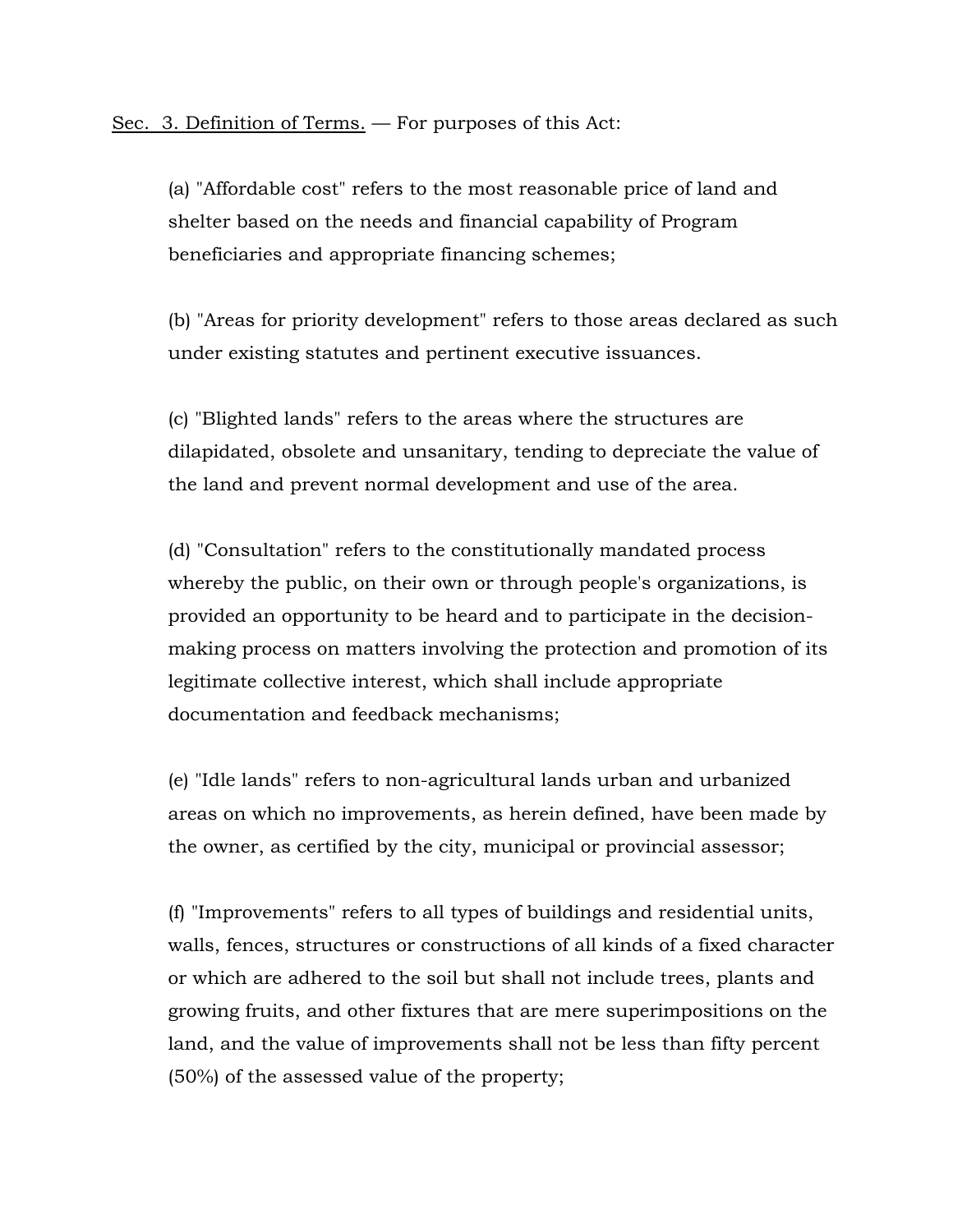(g) "Joint venture" refers to the commitment or agreement by two (2) or more persons to carry out a specific or single business enterprise for their mutual benefit, for which purpose they combine their funds, land resources, facilities and services;

(h) "Land assembly or consolidation" refers to the acquisition of lots of varying ownership through purchase or expropriation of the purpose of planned and rational development and socialized housing programs without individual property boundary restrictions;

(i) "Land banking" refers to the acquisition of land at values based on existing use in advance of actual need to promote planned development and socialized housing programs;

(j) "Land swapping" refers to the process of land acquisition by exchanging land for another piece of land of equal value, or for shares of stock in a government or quasi-government corporation whose book value is of equal value to the land being exchanged, for the purpose of planned and rational development and provision for socialized housing where land values are determined based on land classification, market value and assessed value taken from existing tax declarations: Provided, That more valuable lands owned by private persons may be exchanged with less valuable lands to carry out the objectives of this Act;

(k) "Land use plan" refers to the rational approach of allocating available resources as equitably as possible among competing user groups and for different functions consistent with the development plan of the area and the Program under this Act;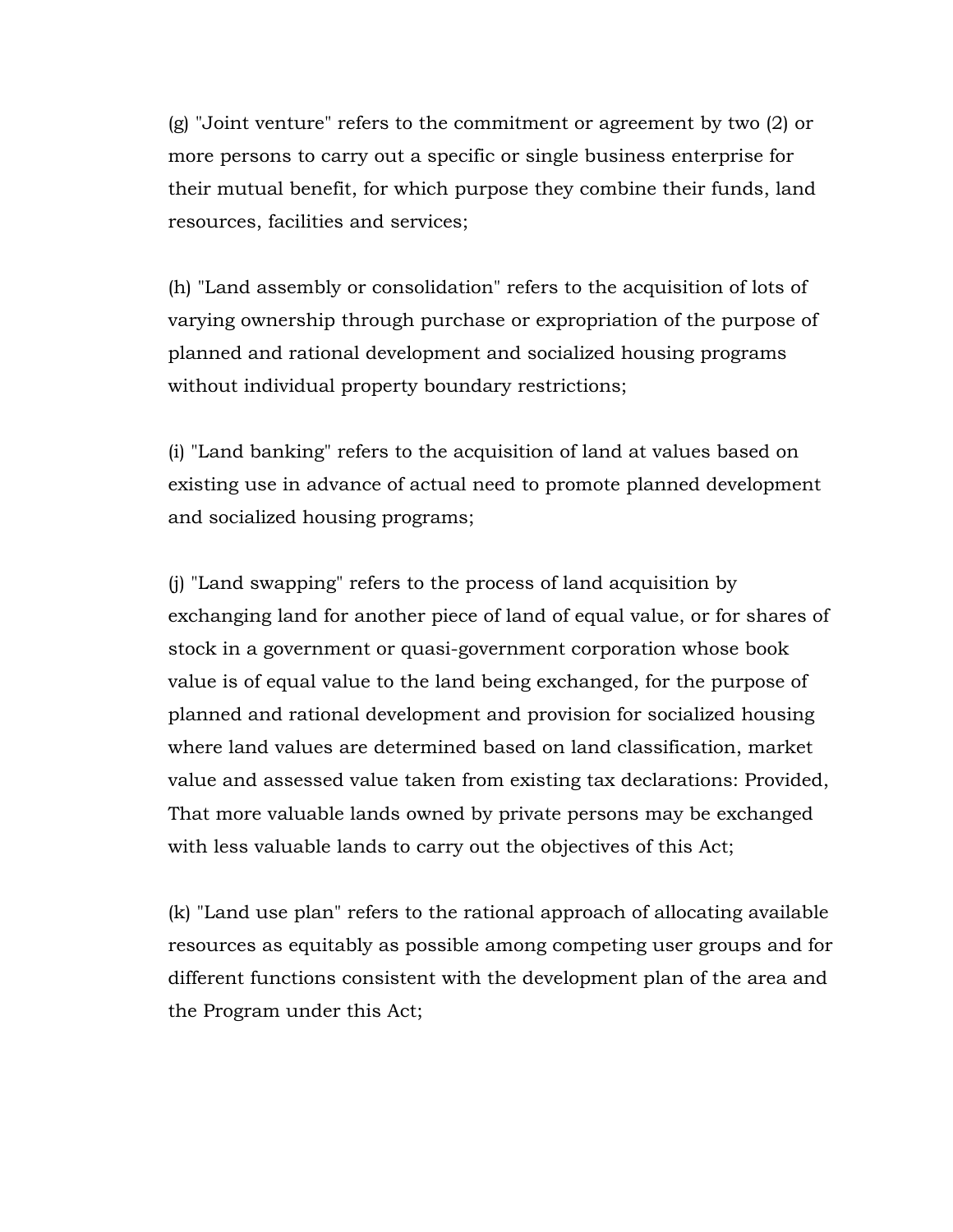(l) "On-site development" refers to the process of upgrading and rehabilitation of blighted slum urban areas with a view of minimizing displacement of dwellers in said areas, and with provisions for basic services as provided for in Section 21 hereof;

(m) "Professional squatters" refers to individuals or groups who occupy lands without the express consent of the landowner and who have sufficient income for legitimate housing. The term shall also apply to persons who have previously been awarded homelots or housing units by the Government but who sold, leased or transferred the same to settle illegally in the same place or in another urban area, and non-bona fide occupants and intruders of lands reserved for socialized housing. The term shall not apply to individuals or groups who simply rent land and housing from professional squatters or squatting syndicates;

(n) "Resettlement areas" refers to areas identified by the appropriate national agency or by the local government unit with respect to areas within its jurisdiction, which shall be used for the relocation of the underprivileged and homeless citizens;

(o) "Security of tenure" refers to the degree of protection afforded to qualified Program beneficiaries against infringement or unjust, reasonable and arbitrary eviction or disposition, by virtue of the right of ownership, lease agreement, usufruct and other contractual arrangements;

(p) "Slum Improvement and Resettlement Program or SIR" refers to the program of the National Housing Authority of upgrading and improving blighted squatter areas outside of Metro Manila pursuant to existing statutes and pertinent executive issuances;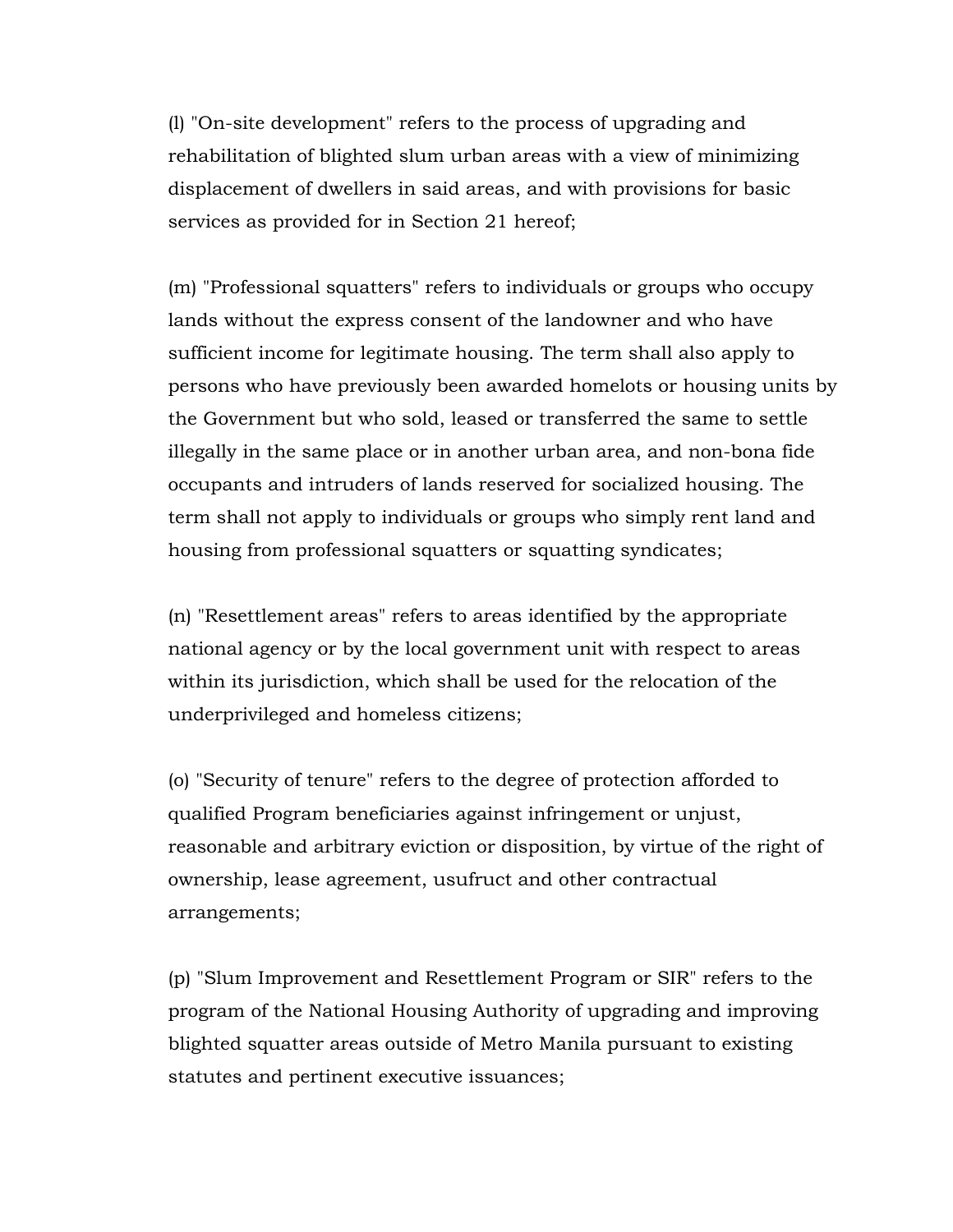(q) "Small property owners" refers to those whose only real property consists of residential lands not exceeding three hundred square meters (300 sq.m.) in highly urbanized cities and eight hundred square meters (800 sq.m.) in other urban areas;

(r) "Socialized housing" refers to housing programs and projects covering houses and lots or homelots only undertaken by the Government or the private sector for the underprivileged and homeless citizens which shall include sites and services development, long-term financing, liberalized terms on interest payments, and such other benefits in accordance with the provisions of this Act;

(s) "Squatting syndicates" refers to groups of persons engaged in the business of squatter housing for profit or gain;

(t) "Underprivileged and homeless citizens" refers to the beneficiaries of this Act and to individuals or families residing in urban and urbanizable areas whose income or combined household income falls within the poverty threshold as defined by the National Economic and Development Authority and who do not own housing facilities. This shall include those who live in makeshift dwelling units and do not enjoy security of tenure;

(u) "Unregistered or abandoned lands" refers to lands in urban and urbanizable areas which are not registered with the Register of Deeds, or with the city or municipal assessor's office concerned, or which are uninhabited by the owner and have not been developed or devoted for any useful purpose, or appears unutilized for a period of three (3) consecutive years immediately prior to the issuance and receipt of publication of notice of acquisition by the Government as provided under this Act. It does not include land which has been abandoned by reason of force majeure or any other fortuitous event: Provided, That prior to such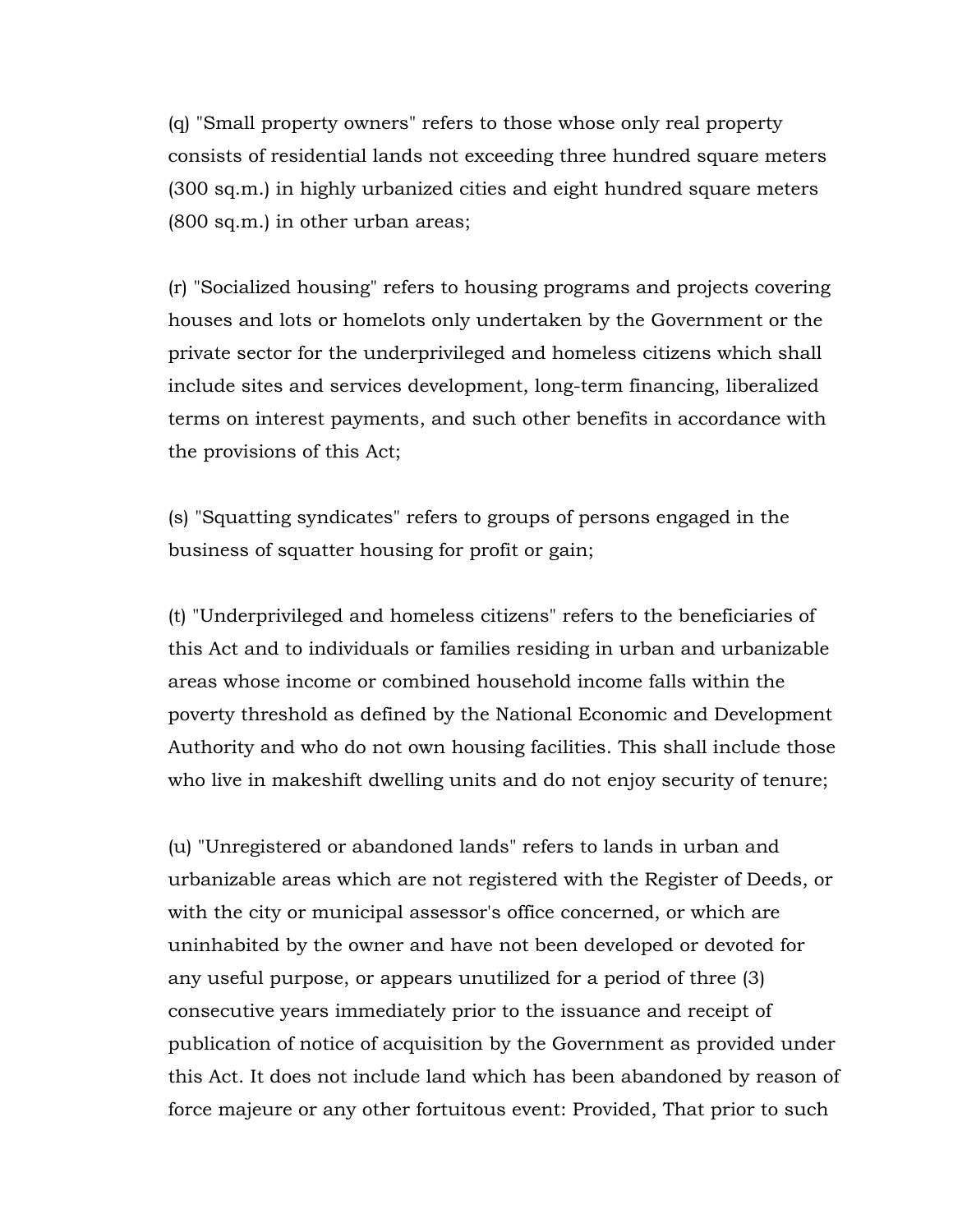event, such land was previously used for some useful or economic purpose;

(v) "Urban areas" refers to all cities regardless of their population density and to municipalities with a population density of at least five hundred (500) persons per square kilometers;

(w) "Urbanizable areas" refers to sites and lands which, considering present characteristics and prevailing conditions, display marked and great potential of becoming urban areas within the period of five (5) years; and

(x) "Zonal Improvement Program or ZIP" refers to the program of the National Housing Authority of upgrading and improving blighted squatters areas within the cities and municipalities of Metro Manila pursuant to existing statutes and pertinent executive issuances.

## **ARTICLE II COVERAGE AND EXEMPTIONS**

Sec. 4. Coverage. — The Program shall cover all lands in urban and urbanizable areas, including existing areas for priority development sites, and in other areas that may be identified by the local government units as suitable for socialized housing.

Sec. 5. Exemptions. — The following lands shall be exempt from the coverage of this Act:

(a) Those included in the coverage of Republic Act No. 6657, otherwise known as the Comprehensive Agrarian Reform Law;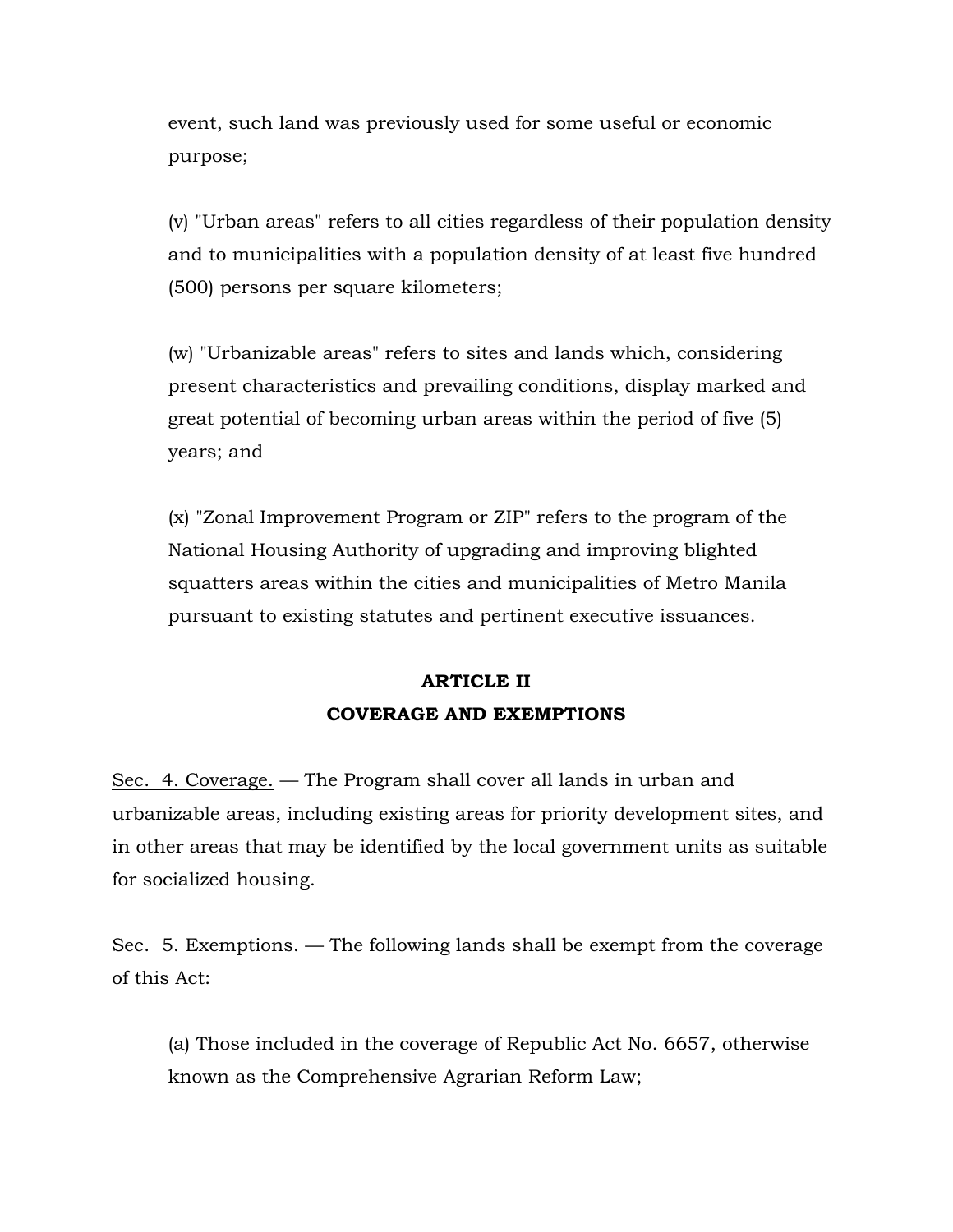(b) Those actually used for national defense and security of the State;

(c) Those used, reserved or otherwise set aside for government offices, facilities and other installations, whether owned by the National Government, its agencies and instrumentalities, including governmentowned or-controlled corporations, or by the local government units: Provided, however, That the lands herein mentioned, or portions thereof, which have not been used for the purpose for which they have been reserved or set aside for the past ten (10) years from the effectivity of this Act, shall be covered by this Act;

(d) Those used or set aside for parks, reserves for flora and fauna, forests and watersheds, and other areas necessary to maintain ecological balance or environmental protection, as determined and certified to by the proper government agency; and

(e) Those actually and primarily used for religious, charitable, or educational purposes, cultural and historical sites, hospitals and health centers, and cemeteries or memorial parks.

The exemptions herein provided shall not apply when the use or purpose of the abovementioned lands has ceased to exist.

#### **ARTICLE III**

### **NATIONAL URBAN DEVELOPMENT AND HOUSING FRAMEWORK**

Sec. 6. Framework for Rational Development. — There shall be a National Urban Development and Housing Framework to be formulated by the Housing and Land Use Regulatory Board under the direction of the Housing and Urban Development Coordinating Council in coordination with all local government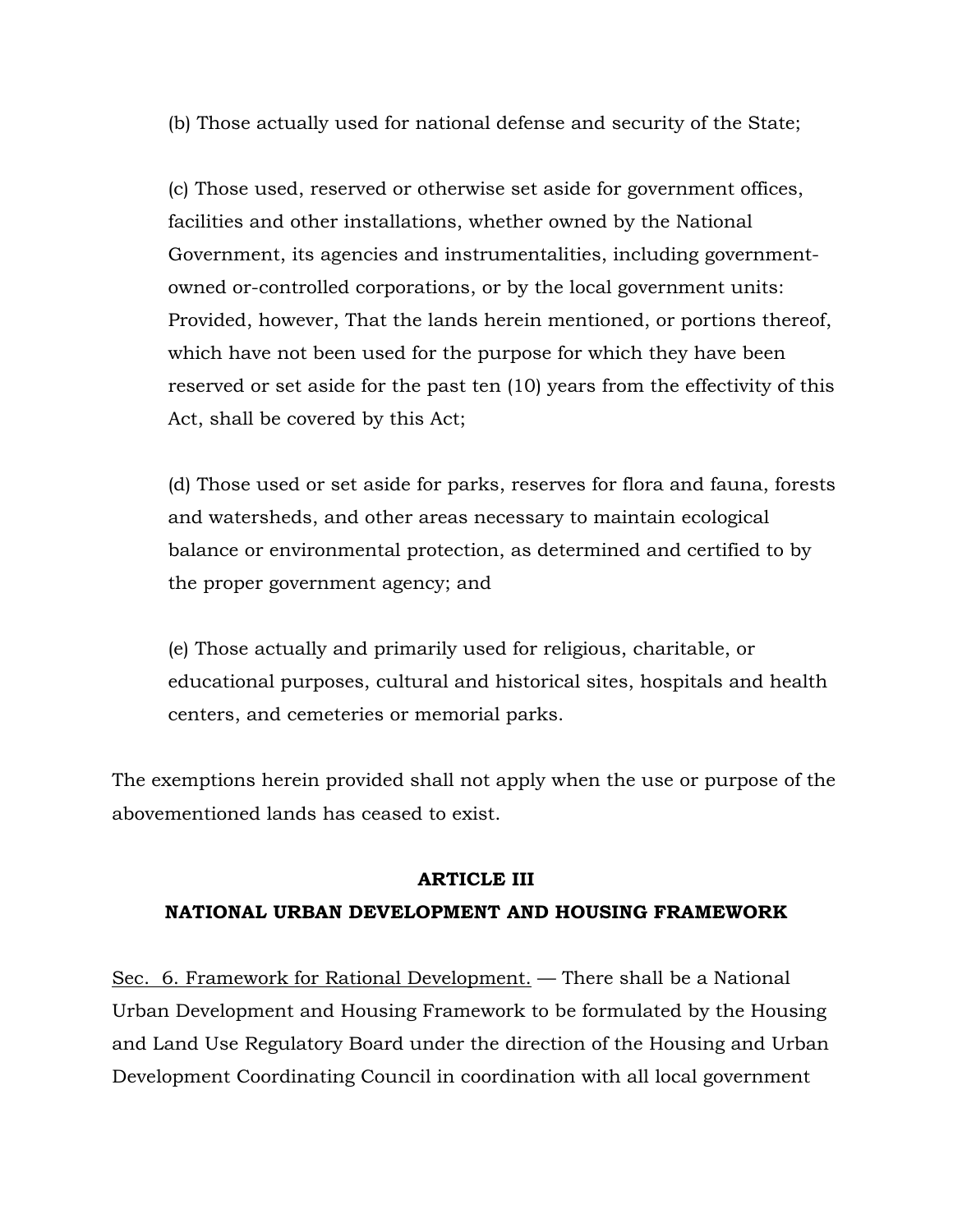units and other concerned public and private sectors within one (1) year from the effectivity of this Act.

The framework shall refer to the comprehensive plan for urban and urbanizable areas aimed at achieving the objectives of the Program. In the formulation of the Framework, a review and rationalization of testing town and land use plans, housing programs, and all other objectives and activities of government agencies and the private sectors which may substantially affect urban land use patterns, transportation and public utilities, infrastructure, environment and population movement shall be undertaken with the concurrence of the local government units concerned.

# **ARTICLE IV LAND USE, INVENTORY, ACQUISITION AND DISPOSITION**

Sec. 7. Inventory of Lands. — Within one (1) year from the effectivity of this Act, all city and municipal governments shall conduct an inventory of all kinds and improvements thereon within their respective localities. The inventory shall include the following:

(a) Residential lands;

(b) Government-owned lands, whether owned by the National Government or any of its subdivisions, instrumentalities, or agencies, including government-owned or-controlled corporations and their subsidiaries;

(c) Unregistered or abandoned and idle lands; and

(d)Other lands.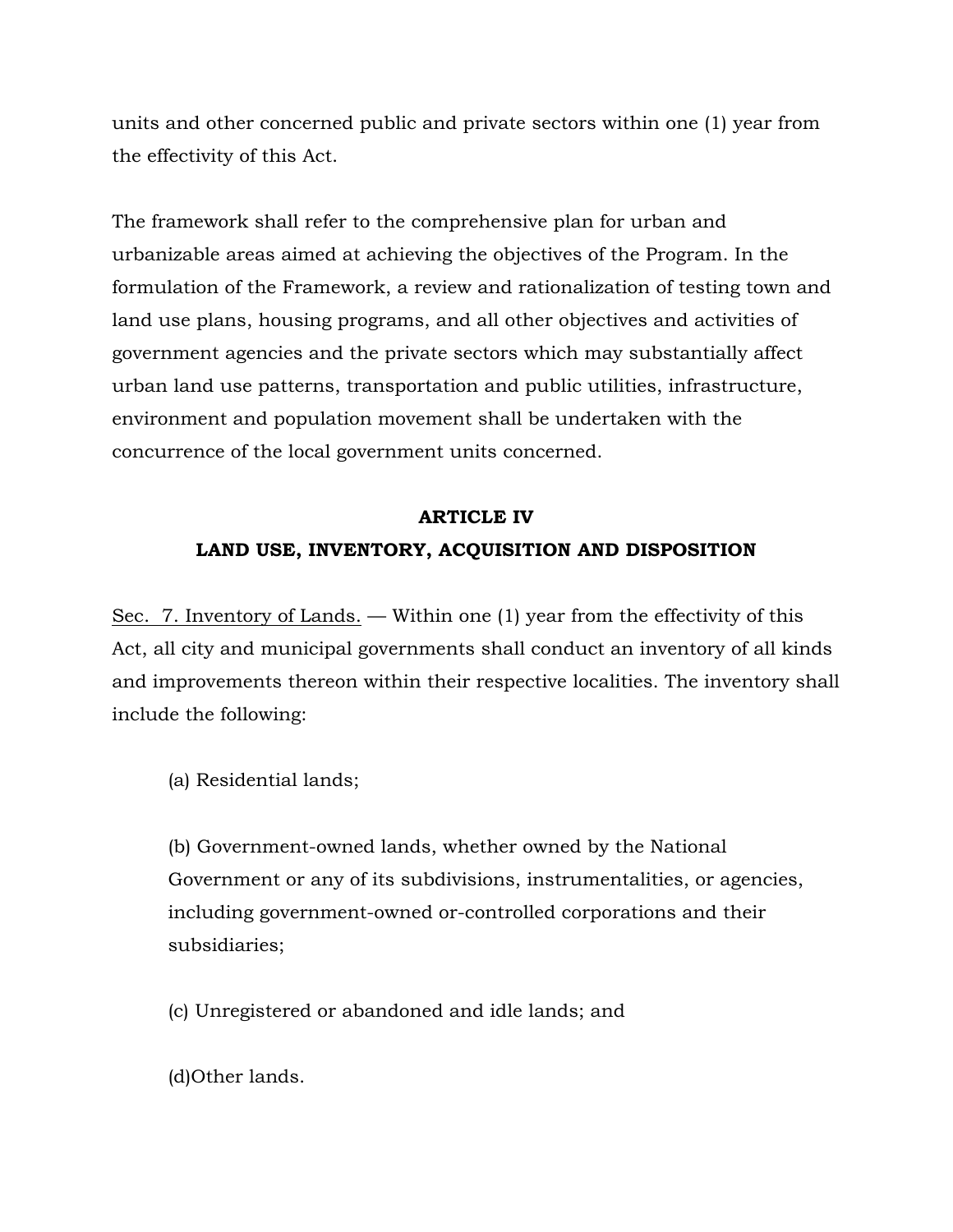In conducting the inventory, the local government units concerned, in coordination with the Housing and Land Use Regulatory Board and with the assistance of the appropriate government agencies, shall indicate the type of land use and the degree of land utilization, and other data or information necessary to carry out the purposes of this Act.

For planning purposes, the Housing and Urban Development Coordinating Council shall be furnished by each local government unit a copy of its inventory which shall be updated every three (3) years.

Sec. 8. Identification of Sites for Socialized Housing. — After the inventory the local government units, in coordination with the National Housing Authority, the Housing and Land Use Regulatory Board, the National Mapping Resource Information Authority, and the Land Management Bureau, shall identify lands for socialized housing and resettlement areas for the immediate and future needs of the underprivileged and homeless in the urban areas, taking into consideration and degree of availability of basic services and facilities, their accessibility and proximity of jobs sites and other economic opportunities, and the actual number of registered beneficiaries.

Government-owned lands under paragraph (b) of the preceding section which have not been used for the purpose for which they have been reserved or set aside for the past ten (10) years from the effectivity of this Act and identified as suitable for socialized housing, shall immediately be transferred to the National Housing Authority subject to the approval of the President of the Philippines or by the local government unit concerned, as the case may be, for proper disposition in accordance with this Act.

Sec. 9. Priorities in the Acquisition of Land. — Lands for socialized housing shall be acquired in the following order: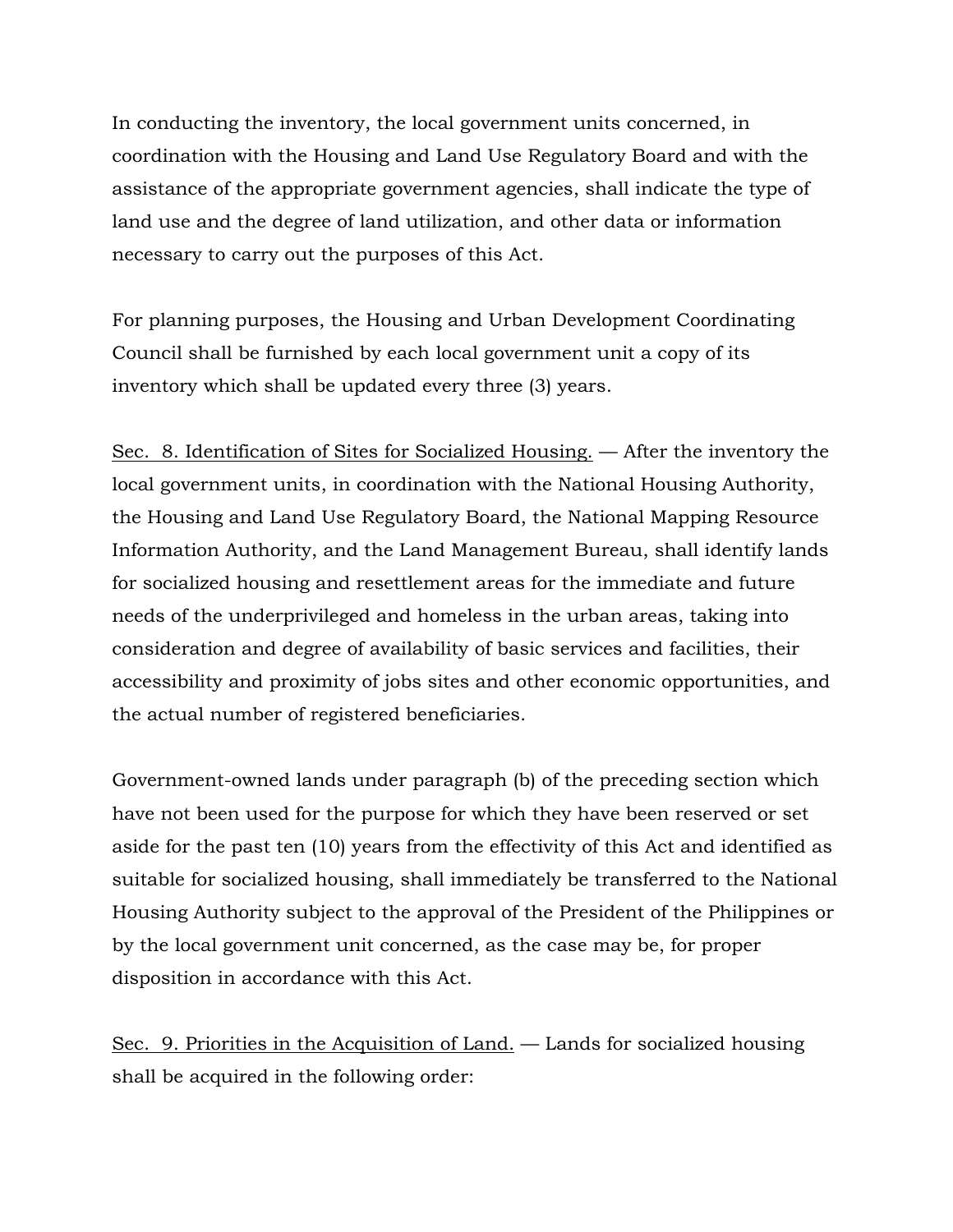(a) Those owned by the Government or any of its subdivisions, instrumentalities, or agencies, including government-owned or controlled corporations and their subsidiaries;

(b) Alienable lands of the public domain;

(c) Unregistered or abandoned and idle lands;

(d) Those within the declared Areas for Priority Development, Zonal Improvement Program sites, and Slum Improvement and Resettlement Program sites which have not yet been acquired;

(e) Bagong Lipunan Improvement of Sites and Services or BLISS sites which have not yet been acquired; and

(f) Privately-owned lands.

Where open-site development is found more practicable and advantageous to the beneficiaries, the priorities mentioned in this section shall not apply. The local government units shall give budgetary priority to on-site development of government lands.

Sec. 10. Modes of Land Acquisition. — The modes of acquiring lands for purposes of this Act shall include, among others, community mortgage, land swapping, land assembly or consolidation, land banking, donation to the Government, joint-venture agreement, negotiated purchase, and expropriation: Provided, however, That expropriation shall be resorted to only when other models of acquisition have been exhausted: Provided, further, That where expropriation is resorted to, parcels of land owned by small property owners shall be exempted for purposes of this Act: Provided, finally, That abandoned property, as herein defined, shall be reverted and escheated to the State in a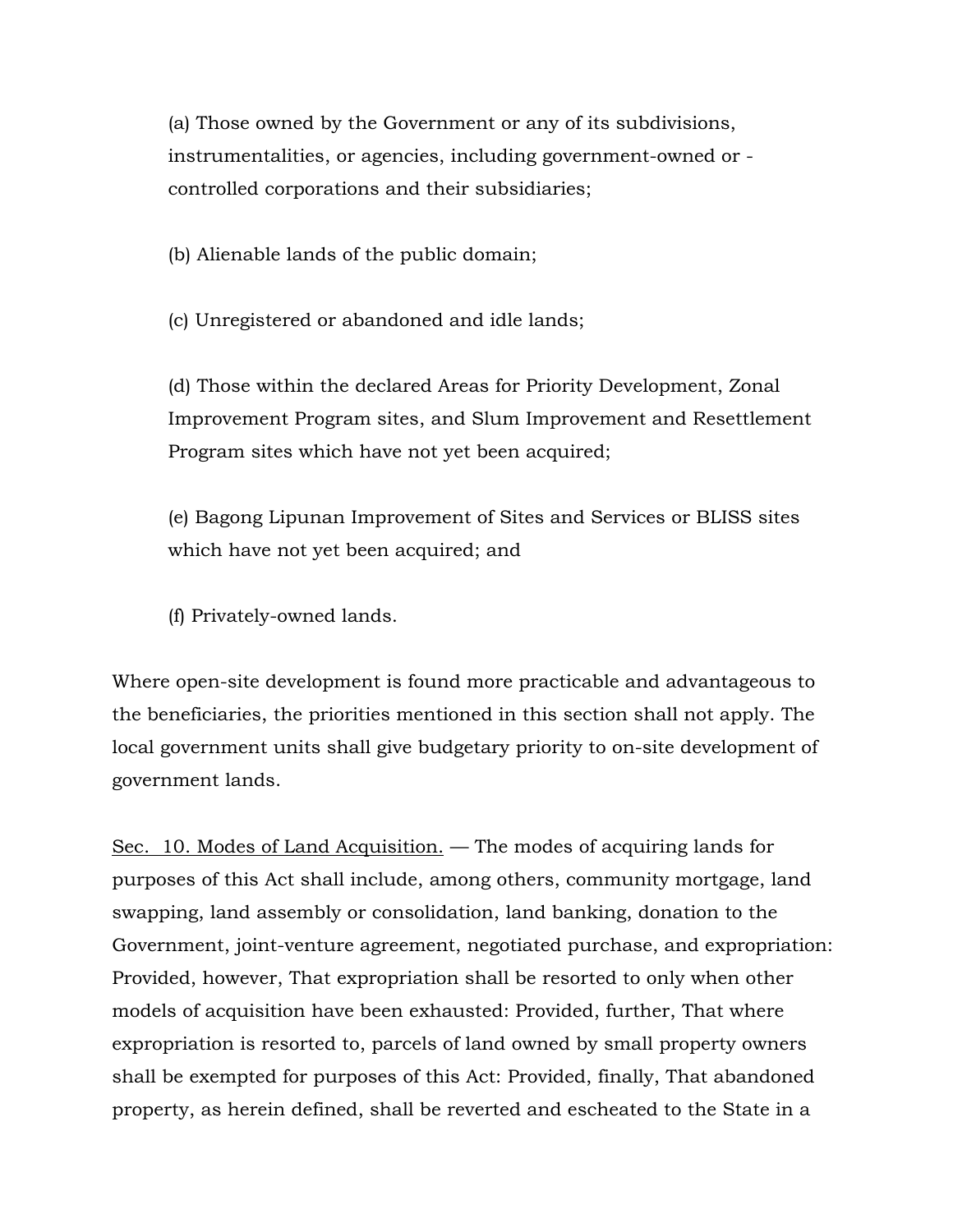proceeding analogous to the procedure laid down in Rule 91 of the Rules of Court.

For the purpose of socialized housing, government-owned and foreclosed properties shall be acquired by the local government units, or by the National Housing Authority primary through negotiated purchase: Provided, That qualified beneficiaries who are actual occupants of the land shall be given the right of first refusal.

Sec. 11. Expropriation of Idle Lands. — All idle lands in urban and urbanizable areas, as defined and identified in accordance with this Act, shall be expropriated and shall form part of the public domain. These lands shall be disposed of or utilized by the Government for such purposes that conform with their land use plans. Expropriation proceedings shall be instituted if, after the lapse of one (1) year following receipt of notice of acquisition, the owner fails to introduce improvements as defined in Section 3(f) hereof, except in the case of force majeure and other fortuitous events. Exempted from this provision, however, are residential lands owned by small property owners or those the ownership of which is subject of a pending litigation.

Sec. 12. Disposition of Lands for Socialized Housing. — The National Housing Authority, with respect to lands belonging to the National Government, and the local government units with respect to other lands within their respective localities, shall coordinate with each other to formulate and make available various alternative schemes for the disposition of lands to the beneficiaries of the Program. These schemes shall not be limited to those involving transfer of ownership in fee simple but shall include lease, with option to purchase, usufruct or such other variations as the local government units or the National Housing Authority may deem most expedient in carrying out the purposes of this Act.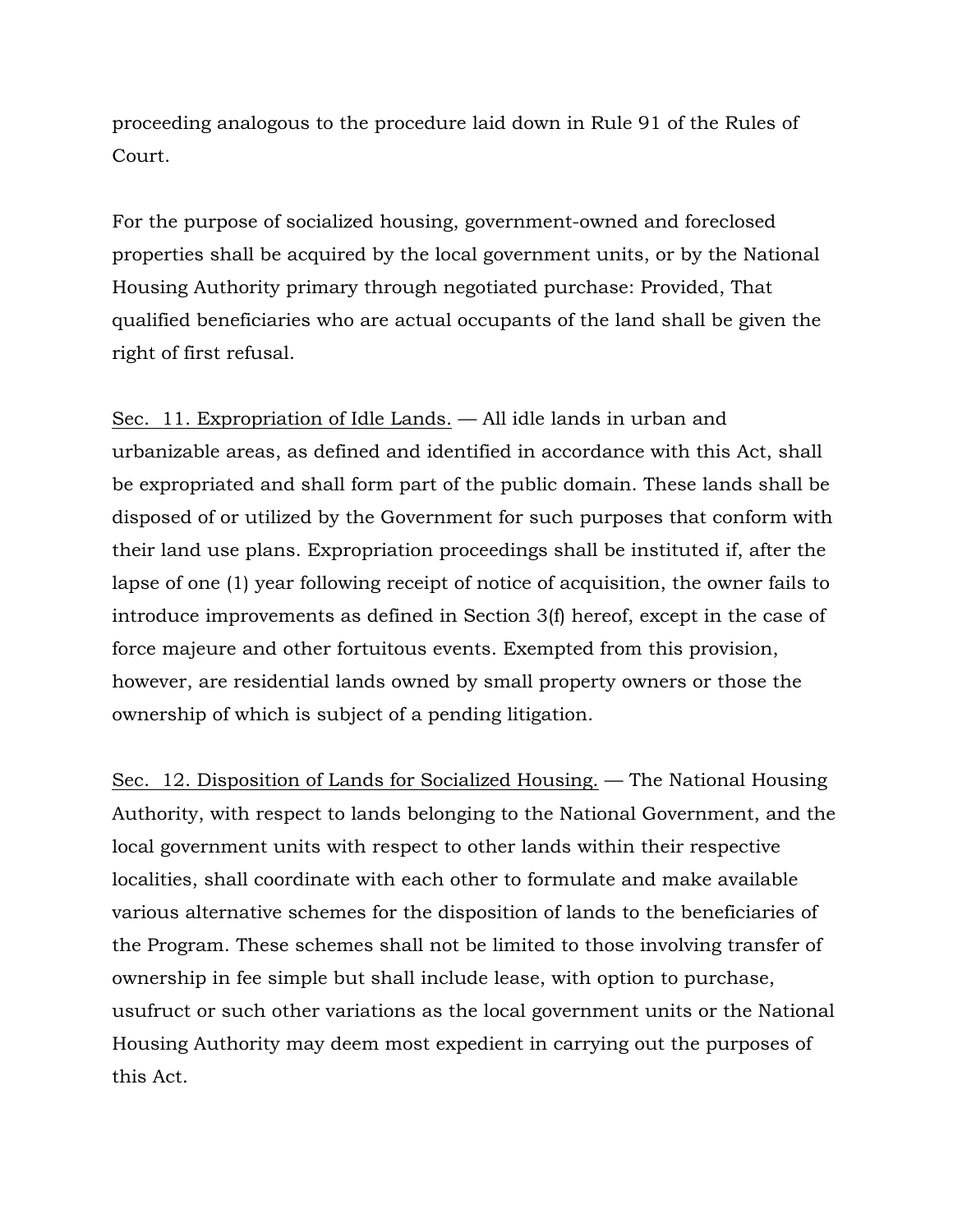Consistent with this provision, a scheme for public rental housing may be adopted.

Sec. 13. Valuation of Lands for Socialized Housing. — Equitable land valuation guidelines for socialized housing shall be set by the Department of Finance on the basis of the market value reflected in the Zonal valuation, or in its absence, on the latest real property tax declaration.

For site already occupied by qualified Program beneficiaries, the Department of Finance shall factor into the valuation the blighted status of the lands as certified by the local government unit or the National Housing Authority.

Sec. 14. Limitations on the Disposition of Lands for Socialized Housing. — No land for socialized housing, including improvements or rights thereon, shall be sold, alienated, conveyed, encumbered or leased by any beneficiaries as determined by the government agency concerned.

Should the beneficiary unlawfully sell, transfer, or otherwise dispose of his lot or any right thereon, the transaction shall be null and void. He shall also lose his right to the land, forfeit the total amortization paid thereon, and shall be barred from the benefits under this Act for a period of ten (10) years from the date of violation.

In the event the beneficiary dies before full ownership of the land is vested on him, transfer to his heirs shall take place only upon their assumption of his outstanding obligations. In case of failure by the heirs to assume such obligations, the land shall revert to the Government for disposition in accordance with this Act.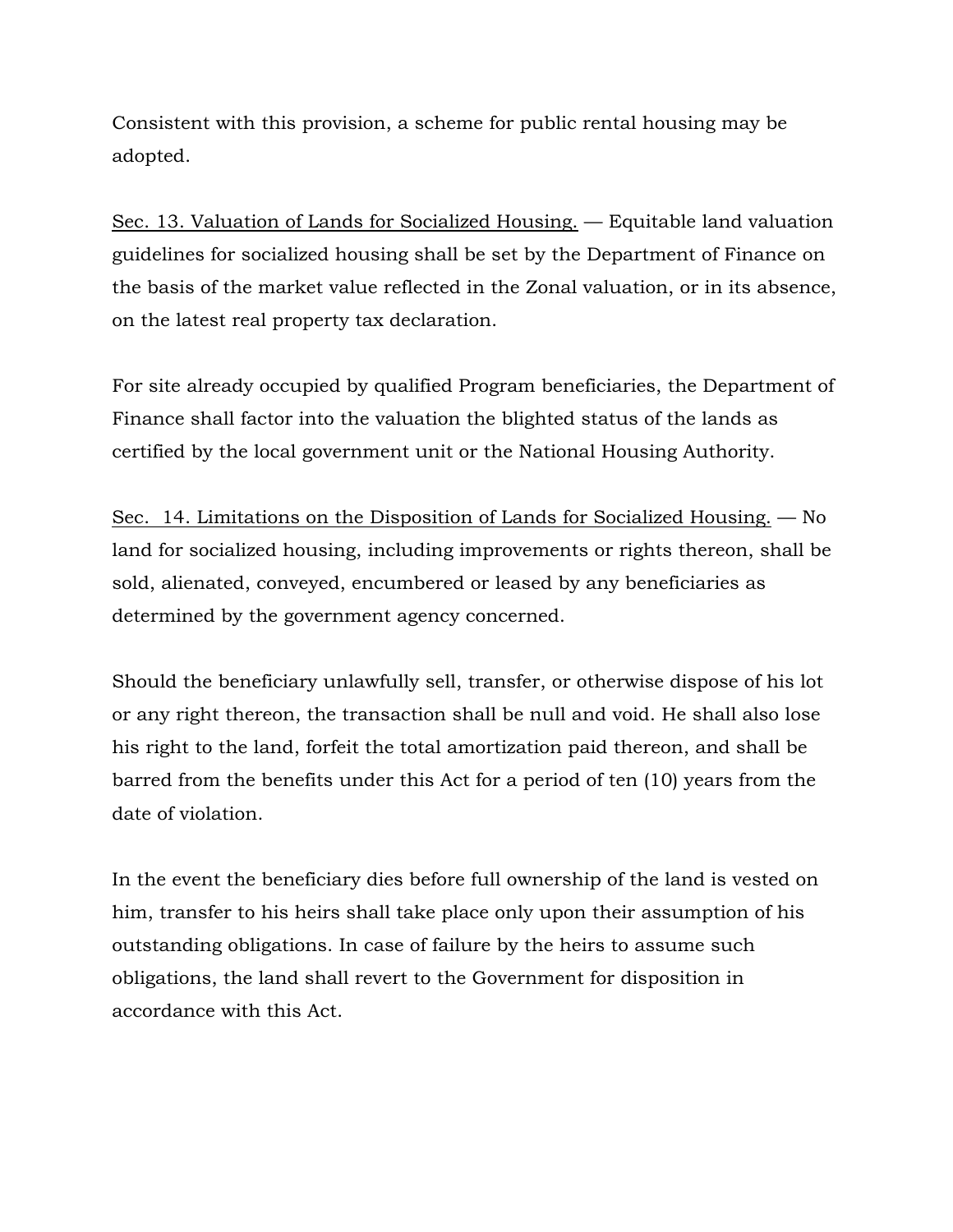## **ARTICLE V SOCIALIZED HOUSING**

Sec. 15. Policy. — Socialized housing, as defined in Section 3 hereof, shall be the primary strategy in providing shelter for the underprivileged and homeless. However, if the tenurial arrangement in a particular socialized housing program is in the nature of leasehold or usufruct, the same shall be transitory and the beneficiaries must be encouraged to become independent from the Program within a given period of time, to be determined by the implementing agency concerned.

Sec. 16. Eligibility Criteria for Socialized Housing Program Beneficiaries. — To qualify for the socialized housing program, a beneficiary:

(a) Must be a Filipino citizen;

(b) Must be an underprivileged and homeless citizen, as defined in Section 3 of this Act;

(c) Must not own any real property whether in the urban or rural areas; and

(d) Must not be a professional squatter or a member of squatting syndicates.

Sec. 17. Registration of Socializing Housing Beneficiaries. — The Housing and Urban Development Coordinating Council, in coordination with the local government units, shall designed a system for the registration of qualified Program beneficiaries in accordance with the Framework. The local government units, within one (1) year from the effectivity of this Act, shall identify and register all beneficiaries within their respective localities.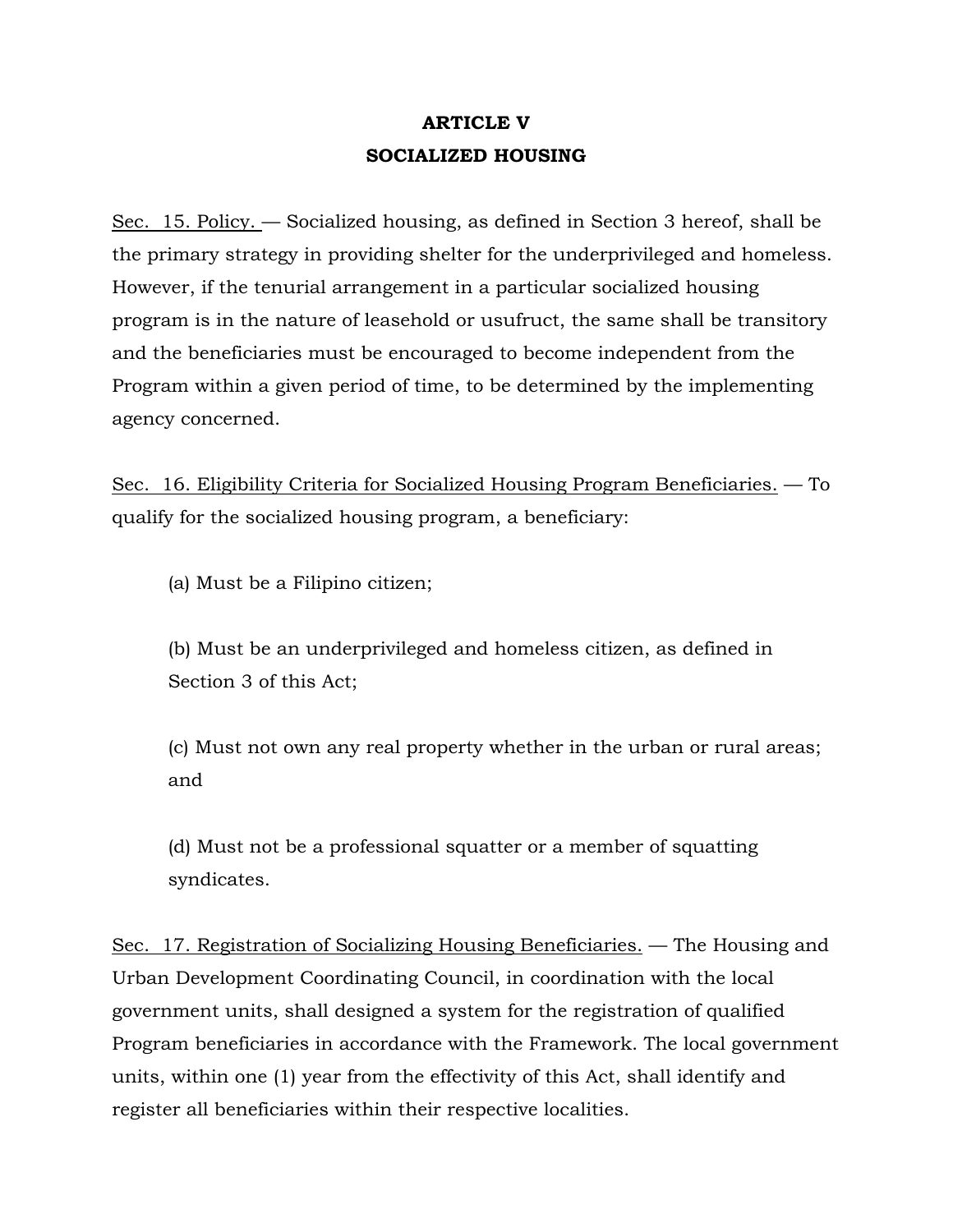Sec. 18. Balanced Housing Development. — The Program shall include a system to be specified in the Framework plan whereby developers of proposed subdivision projects shall be required to develop an area for socialized housing equivalent to at least twenty percent (20%) of the total subdivision area or total subdivision project cost, at the option of the developer, within the same city or municipality, whenever feasible, and in accordance with the standards set by the Housing and Land Use Regulatory Board and other existing laws. The balanced housing development as herein required may also be complied with by the developers concerned in any of the following manner:

(a) Development of new settlement;

(b) Slum upgrading or renewal of areas for priority development either through zonal improvement programs or slum improvement and resettlement programs;

(c) Joint-venture projects with either the local government units or any of the housing agencies; or

(d) Participation in the community mortgage program.

Sec. 19. Incentives for the National Housing Authority. — The National Housing Authority, being the primary government agency in charge of providing housing for the underprivileged and homeless, shall be exempted from the payment of all fees and charges of any kinds, whether local or national, such as income and real taxes. All documents or contracts executed by and in favor of the National Housing Authority shall also be exempt from the payment of documentary stamp tax and registration fees, including fees required for the issuance of transfer certificates of titles.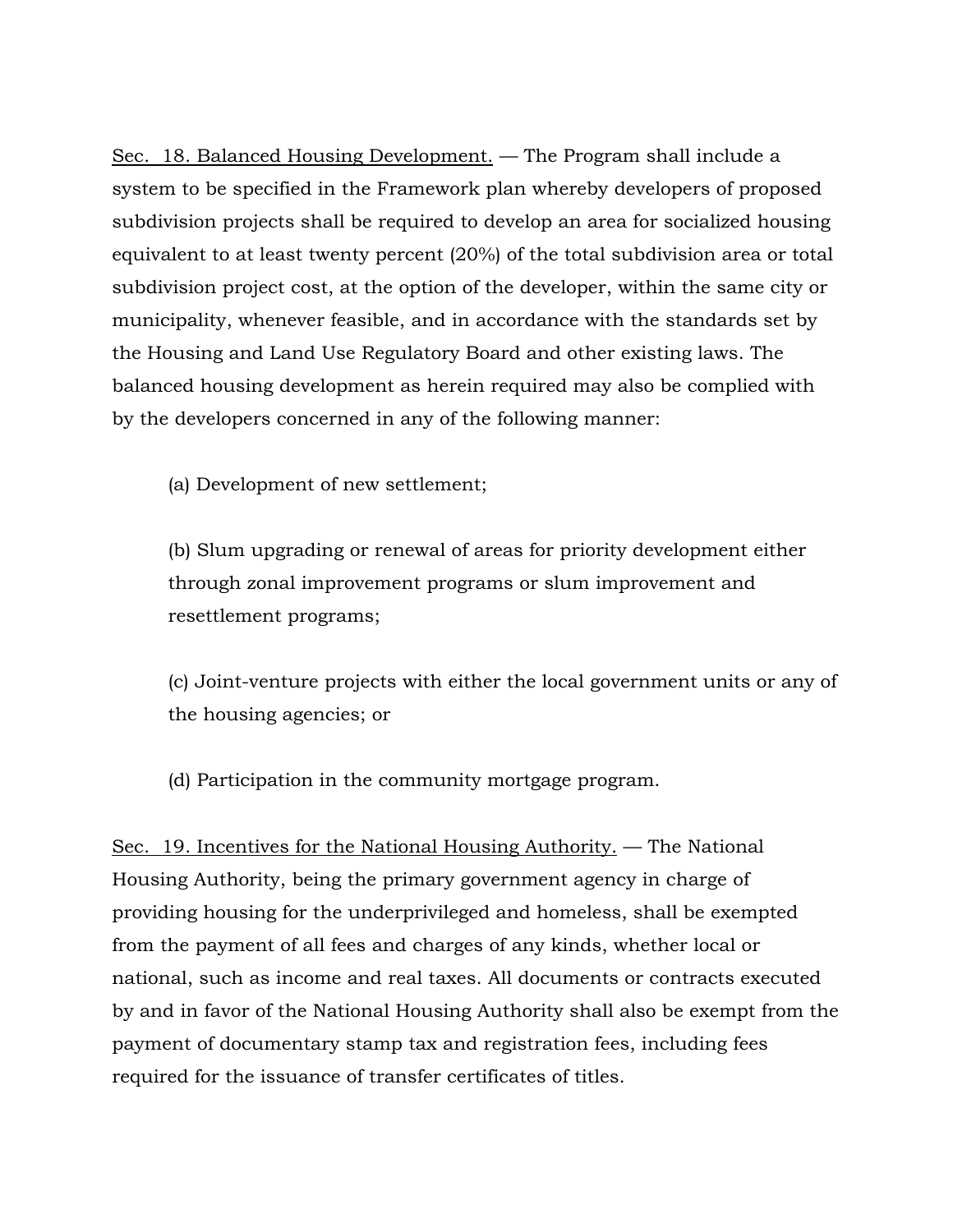Sec. 20. Incentives for Private Sector Participating in Socialized Housing. — To encourage greater private sector participation in socialized housing and further reduce the cost of housing units for the benefit of the underprivileged and homeless, the following incentives shall be extended to the private sectors:

(a) Reduction and simplification of qualification and accreditation requirements for participating private developers;

(b) Creation of one-stop offices in the different regions of the country for the processing, approval and issuance of clearances, permits and licenses: Provided, That clearances, permits and licenses shall be issued within ninety (90) days from the date of submission of all requirements by the participating private developers;

- (c) Simplification of financing procedures; and
- (d) Exemption from the payment of the following:
	- (1) Project-related income taxes;
	- (2) Capital gains tax on raw lands used for the project;
	- (3) Value-added tax for the project contractor concerned;
	- (4) Transfer tax for both raw completed projects; and

(5) Donor's tax for lands certified by the local government units to have been donated to socialized housing purposes.

Provided, That upon application for exemption, a lien on the title of the land shall be annotated by the Register of Deeds: Provided, further, That the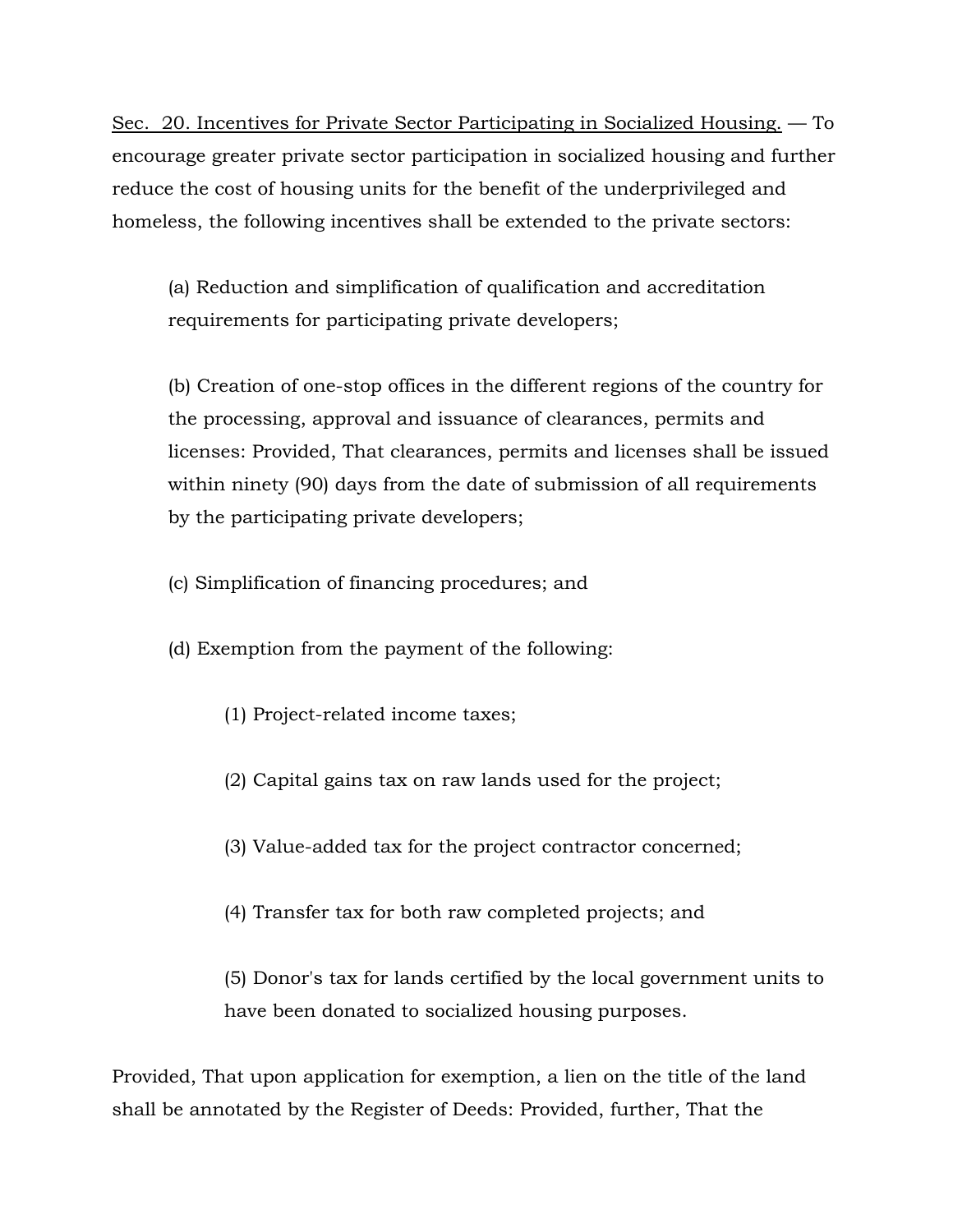socialized housing development plan has already been approved by the appropriate government agencies concerned: Provided, finally, That all the savings acquired by virtue of this provision shall accrue in favor of the beneficiaries subject to the implementing guidelines to be issued by the Housing and Urban Development Coordinating Council.

Appropriate implementing guidelines shall be prepared by the Department of Finance, in consultation with the Housing and Urban Development Coordinating Council, for the proper implementation of the tax exemption mentioned in this section within one (1) year after the approval of this Act.

Property owners who voluntarily provide resettlement sites to illegal occupants of their lands shall entitled to a tax credit equivalent to the actual nonrecoverable expenses incurred in the resettlement, subject to the implementing guidelines jointly issued by the Housing and Urban Development Coordinating Council and the Department of Finance.

Sec. 21. Basic Services. — Socialized housing or resettlement areas shall be provided by the local government unit or the National Housing Authority in cooperation with the private developers and concerned agencies with the following basic services and facilities:

- (a) Potable water;
- (b) Power and electricity and an adequate power distribution system;

(c) Sewerage facilities and an efficient and adequate solid waste disposal system; and

(d)Access to primary roads and transportation facilities.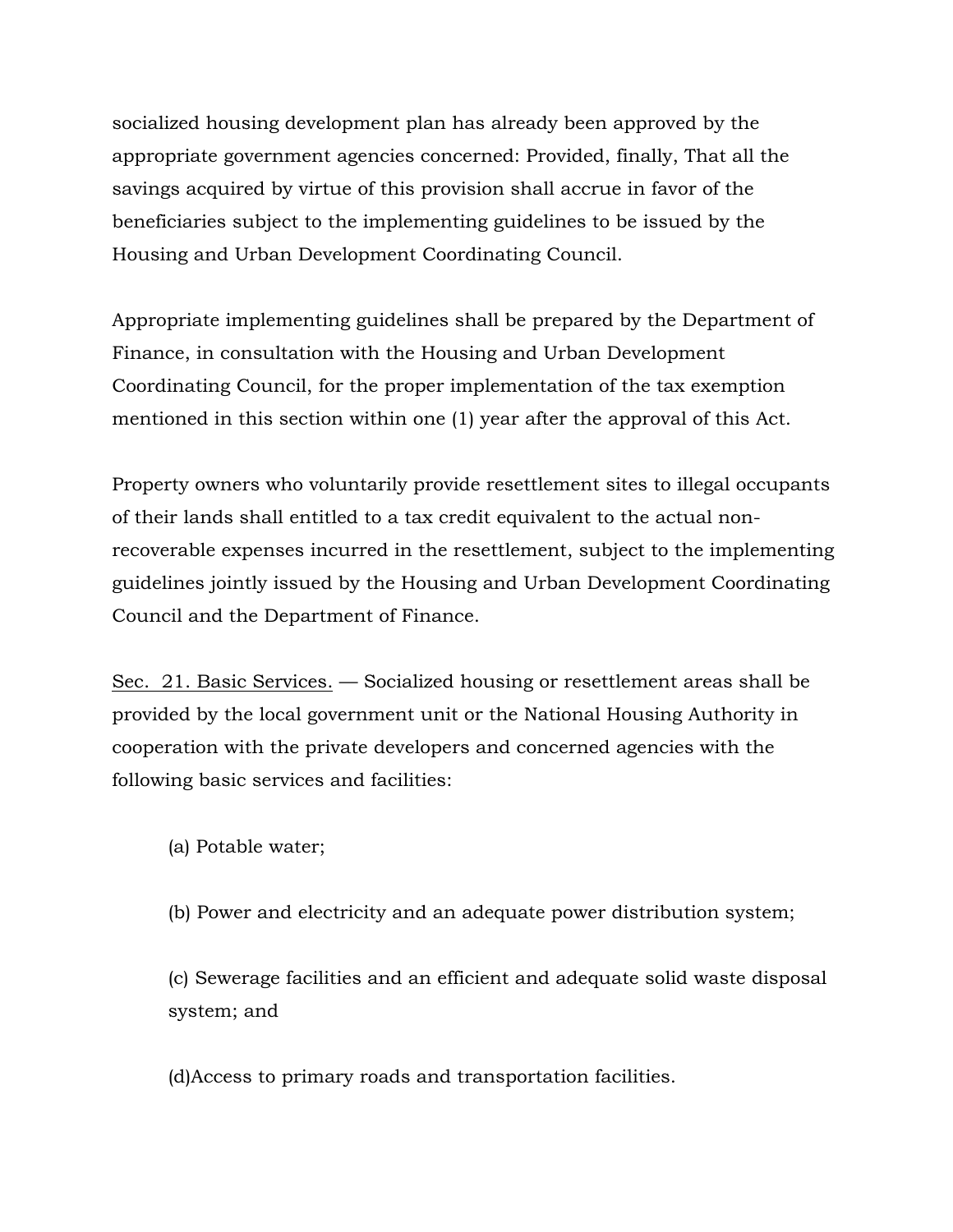The provisions of other basic services and facilities such as health, education, communications, security, recreation, relief and welfare shall be planned and shall be given priority for implementation by the local government unit and concerned agencies in cooperation with the private sector and the beneficiaries themselves.

The local government unit, in coordination with the concerned national agencies, shall ensure that these basic services are provided at the most costefficient rates, and shall set as mechanism to coordinate operationally the thrusts, objectives and activities of other government agencies concerned with providing basic services to housing projects.

Sec. 22. Livelihood Component. — To extent feasible, socialized housing and resettlement projects shall be located near areas where employment opportunities are accessible. The government agencies dealing with the development of livelihood programs and grant of livelihood loans shall give priority to the beneficiaries of the Program.

Sec. 23. Participation of Beneficiaries. — The local government units, in coordination with the Presidential Commission for the Urban Poor and concerned government agencies, shall afford Program beneficiaries or their duly designated representatives an opportunity to be heard and to participate in the decision-making process over matters involving the protection and promotion of their legitimate collective interest which shall include appropriate documentation and feedback mechanisms. They shall also be encouraged to organize themselves and undertake self-help cooperative housing and other livelihood activities. They shall assist the Government in preventing the incursions of professional squatters and members of squatting syndicates into their communities.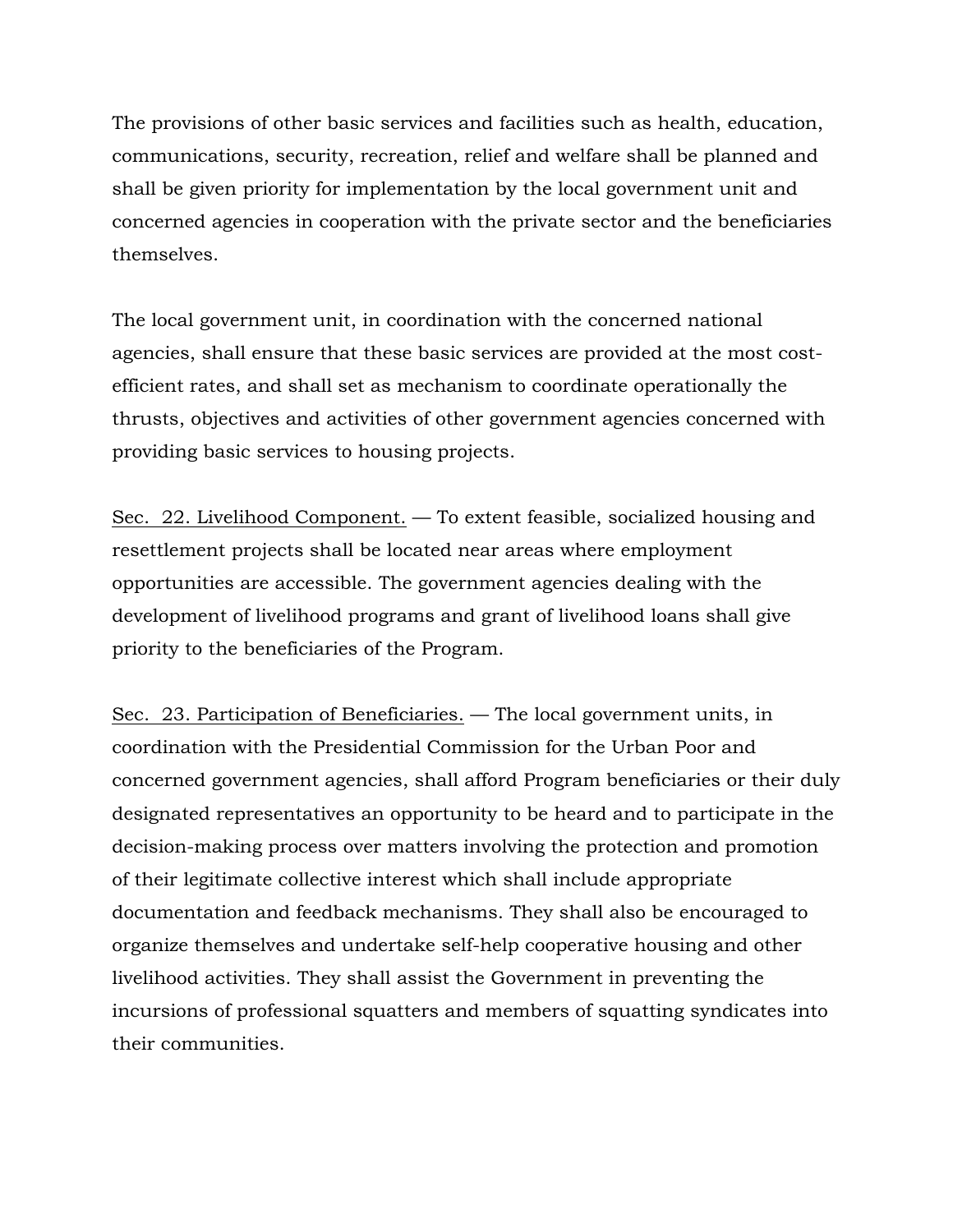In instances when the affected beneficiaries have failed to organized themselves or form an alliance within a reasonable period prior to the implementation of the program of projects affecting them, consultation between the implementing agency and the affected beneficiaries shall be conducted with the assistance of the Presidential Commission for the Urban Poor and the concerned nongovernment organization.

Sec. 24. Consultation with Private Sector. — Opportunities for adequate consultation shall be accorded to the private sector involved in socialized housing project pursuant to this Act.

#### **ARTICLE VI**

## **AREAS FOR PRIORITY DEVELOPMENT, ZONAL IMPROVEMENT PROGRAM SITES AND SLUM IMPROVEMENT AND RESETTLEMENT PROGRAMS SITES**

Sec. 25. Benefits. — In addition to the benefits provided under existing laws and other related issuance to occupants of areas for priority development, zonal improvement program sites and slum improvement and resettlement program sites, such occupants shall be entitled to priority in all government projects initiated pursuant to this Act. They shall also be entitled to the following support services:

(a) Land surveys and titling at minimal cost;

(b) Liberalized terms on credit facilities and housing loans and one hundred percent (100%) deduction from every homebuyer's gross income tax of all interest payments made on documents loans incurred for the construction or purchase of the homebuyer's house;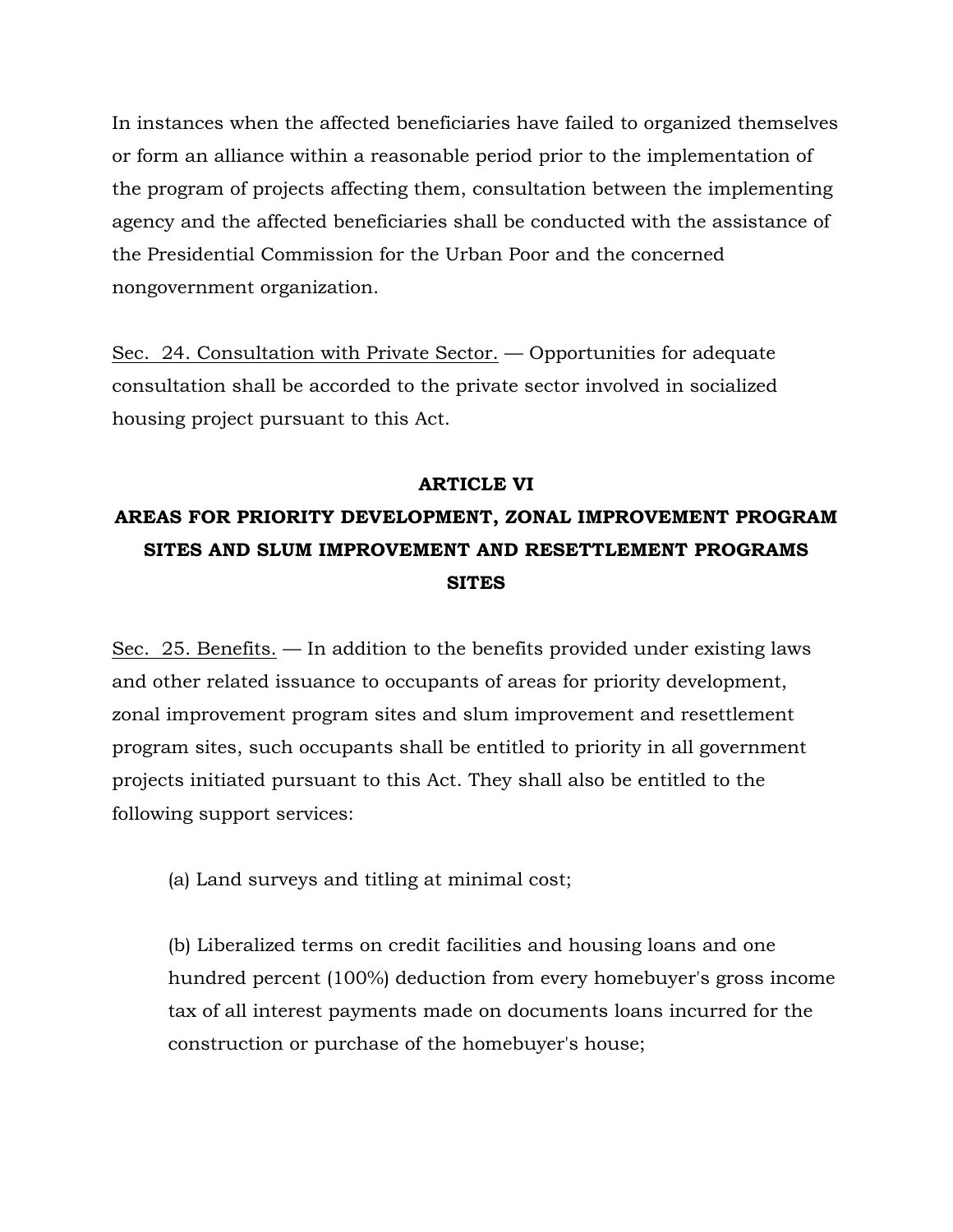(c) Exemption from the payment of documentary stamp tax, registration fees, and other fees for the issuance of transfer certificate of titles;

(d) Basic services as provided for in Section 21 of this Act; and

(e) Such other benefits that may arise from the implementation of this Act.

## **ARTICLE VII URBAN RENEWAL AND RESETTLEMENT**

Sec. 26. Urban Renewal and Resettlement. — This shall include the rehabilitation and development of blighted and slum areas and the resettlement of Program beneficiaries in accordance with the provisions of this Act. On-site development shall be implemented whenever possible in order to ensure minimum resettlement of the beneficiaries of the Program from their existing places of occupancy shall be undertaken only when on-site development is not feasible and after compliance with the procedures laid down in Section 28 of this Act.

Sec. 27. Action Against Professional Squatters and Squatting Syndicates. — The local government units, in cooperation with the Philippine National Police, the Presidential Commission for the Urban Poor (PCUP), and the PCUPaccredited urban poor organization in the area, shall adopt measures to identify and effectively curtail the nefarious and illegal activities of professional squatters and squatting syndicates, as herein defined.

Any person or group identified as such shall be summarily evicted and their dwellings or structures demolished, and shall be disqualified to avail of the benefits of the Program. A public official who tolerates or abets the commission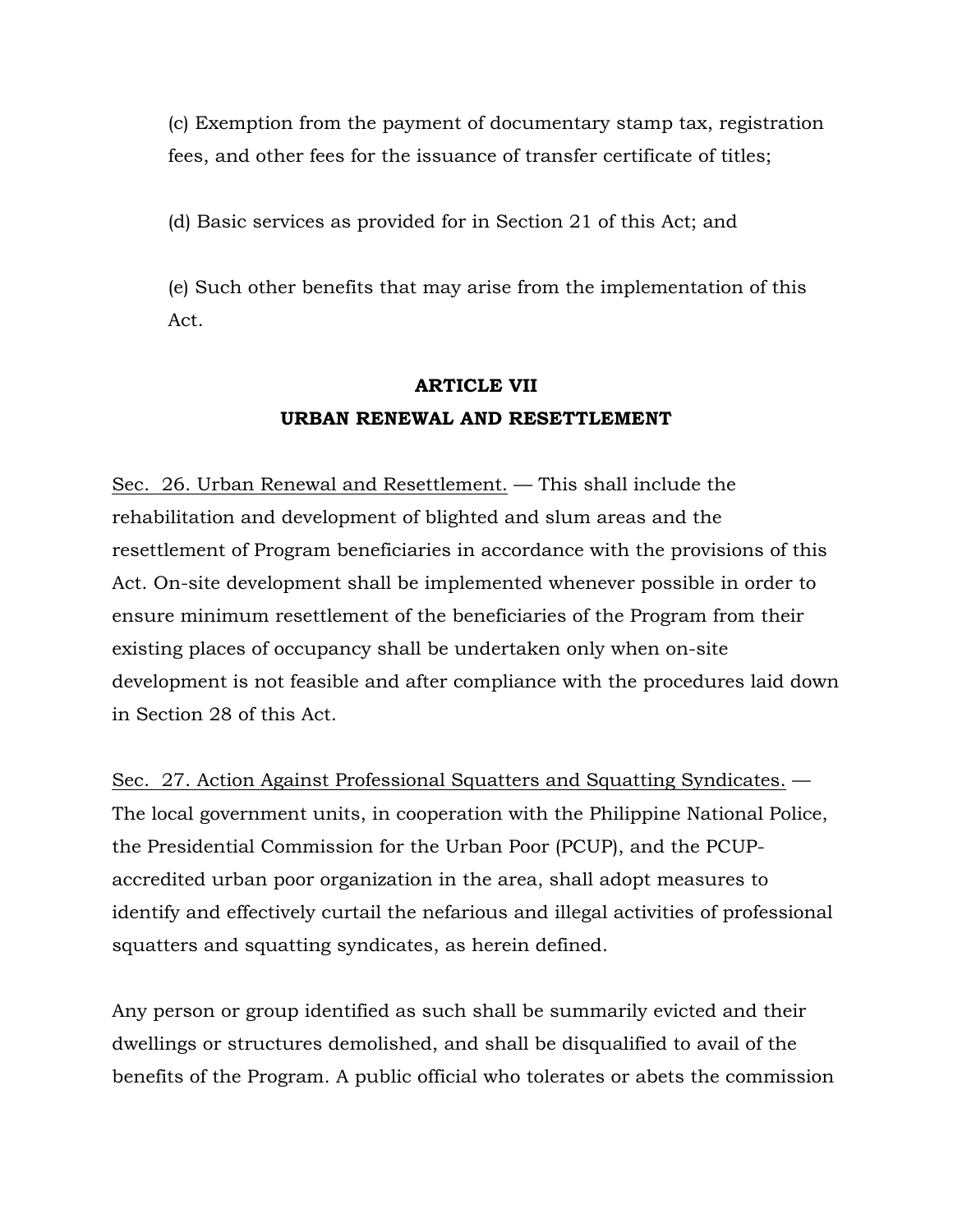of the abovementioned acts shall be dealt with in accordance with existing laws.

For purposes of this Act, professional squatters or members of squatting syndicates shall be imposed the penalty of six (6) years imprisonment of a fine of not less than Sixty thousand pesos (P60,000.00) but not more than One hundred thousand pesos (P100,000), or both, at the discretion of the court.

Sec. 28. Eviction and Demolition. — Eviction or demolition as a practice shall be discouraged. Eviction or demolition, however, may be allowed under the following situations:

(a) When persons or entities occupy danger areas such as esteros, railroad tracks, garbage dumps, riverbanks, shorelines, waterways, and other public places such as sidewalks, roads, parks, and playgrounds;

(b) When government infrastructure projects with available funding are about to be implemented; or

(c) When there is a court order for eviction and demolition.

In the execution of eviction or demolition orders involving underprivileged and homeless citizens, the following shall be mandatory:

(1) Notice upon the effected persons or entities at least thirty (30) days prior to the date of eviction or demolition;

(2) Adequate consultations on the matter of settlement with the duly designated representatives of the families to be resettled and the affected communities in the areas where they are to be relocated;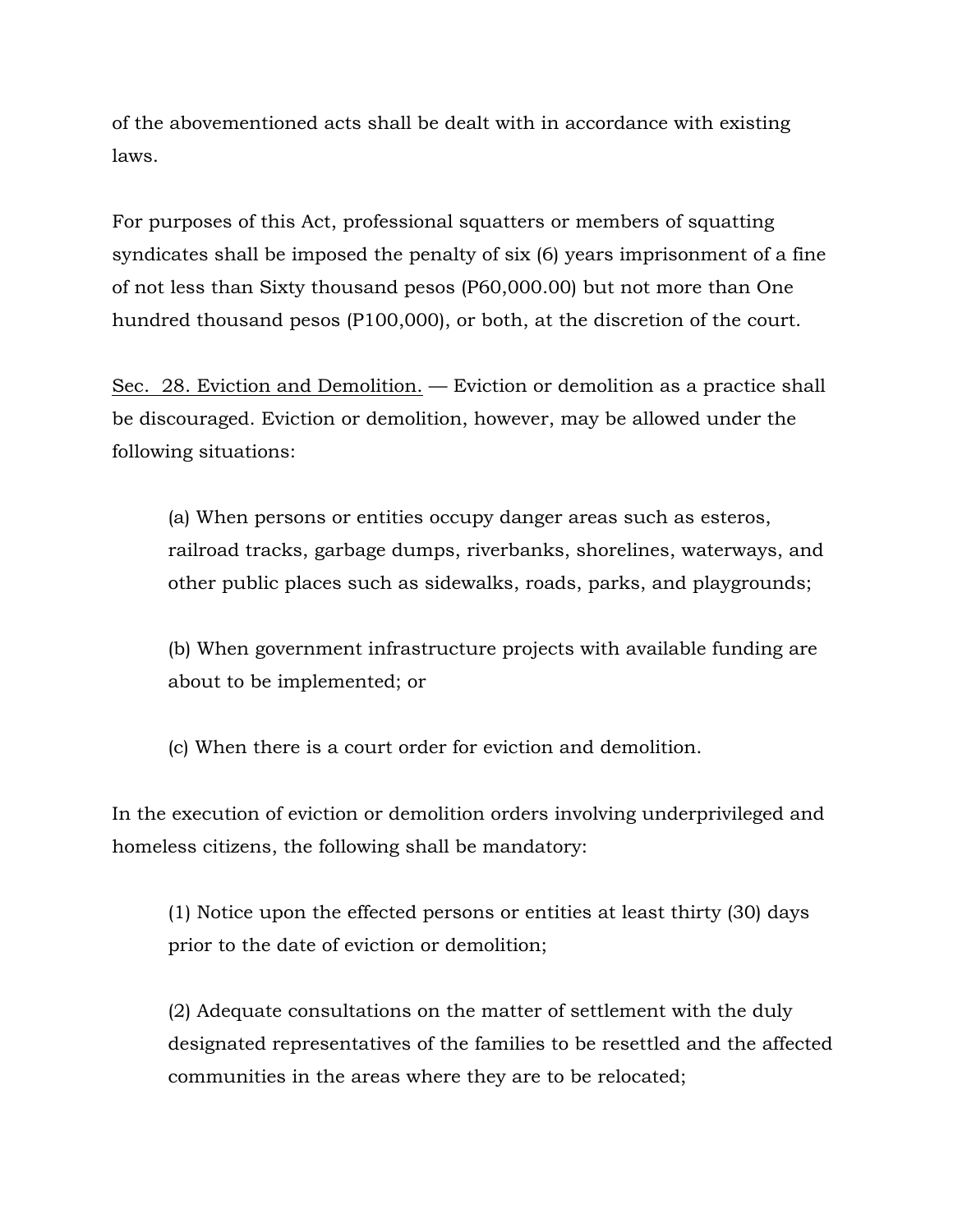(3) Presence of local government officials or their representatives during eviction or demolition;

(4) Proper identification of all persons taking part in the demolition;

(5) Execution of eviction or demolition only during regular office hours from Mondays to Fridays and during good weather, unless the affected families consent otherwise;

(6) No use of heavy equipment for demolition except for structures that are permanent and of concrete materials;

(7) Proper uniforms for members of the Philippine National Police who shall occupy the first line of law enforcement and observe proper disturbance control procedures; and

(8) Adequate relocation, whether temporary or permanent: Provided, however, That in cases of eviction and demolition pursuant to a court order involving underprivileged and homeless citizens, relocation shall be undertaken by the local government unit concerned and the National Housing Authority with the assistance of other government agencies within forty-five (45) days from service of notice of final judgment by the court, after which period the said order shall be executed: Provided, further, That should relocation not be possible within the said period, financial assistance in the amount equivalent to the prevailing minimum daily wage multiplied by sixty (60) days shall be extended to the affected families by the local government unit concerned.

This Department of the Interior and Local Government and the Housing and Urban Development Coordinating Council shall jointly promulgate the necessary rules and regulations to carry out the above provision.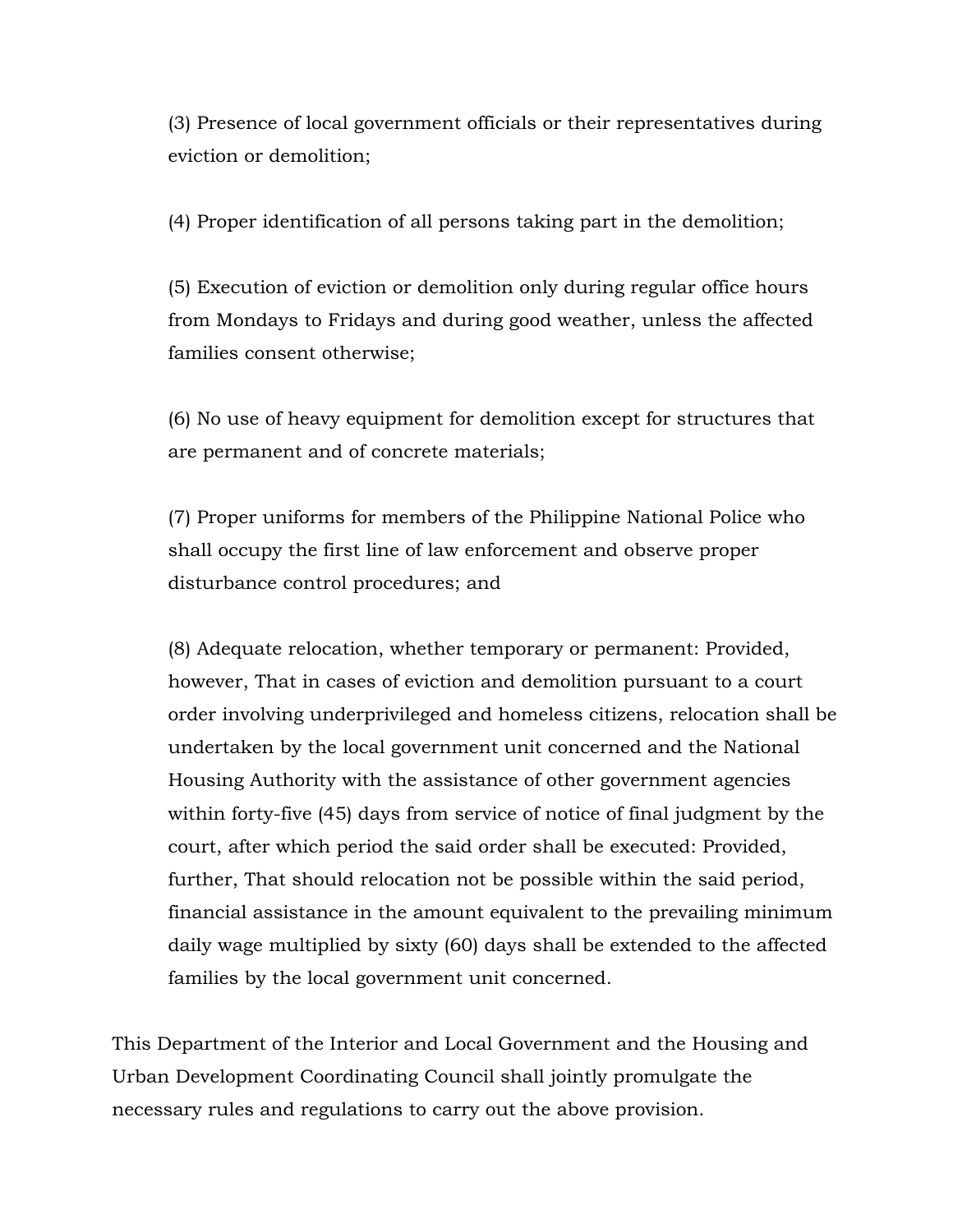Sec. 29. Resettlement. — Within two (2) years from the effectivity of this Act, the local government units, in coordination with the National Housing Authority, shall implement the relocation and resettlement of persons living in danger areas such as esteros, railroad tracks, garbage dumps, riverbanks, shorelines, waterways, and in other public places as sidewalks, roads, parks, and playgrounds. The local government unit, in coordination with the National Housing Authority, shall provide relocation or resettlement sites with basic services and facilities and access to employment and livelihood opportunities sufficient to meet the basic needs of the affected families.

Sec. 30. Prohibition Against New Illegal Structures. — It shall be unlawful for any person to construct any structure in areas mentioned in the preceding section.

After the effectivity of this Act, the barangay, municipal or city government units shall prevent the construction of any kind of illegal dwelling units of structures within their respective localities. The head of any local government unit concerned who allows, abets or otherwise tolerates the construction of any structure in violation of this section shall be liable to administrative sanctions under existing laws and to penal sanctions provided for in this Act.

## **ARTICLE VIII COMMUNITY MORTGAGE PROGRAM**

Sec. 31. Definition. — The Community Mortgage Program (CMP) is a mortgage financing program of the National Home Mortgage Finance Corporation which assists legally organized associations of underprivileged and homeless citizens to purchase and develop a tract of land under the concept of community ownership. The primary objective of the program is to assist residents of blighted or depressed areas to own the lots they occupy, or where they choose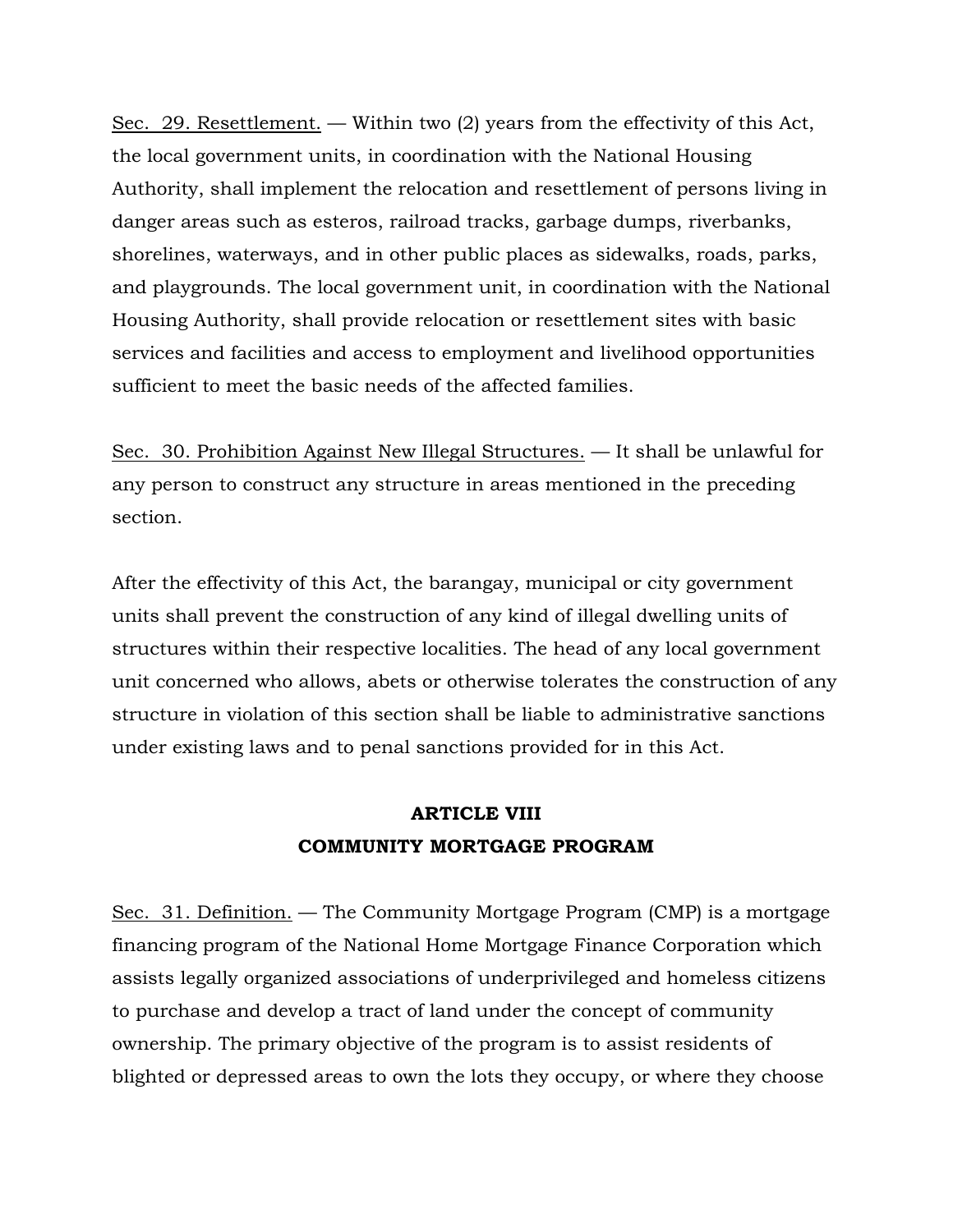to relocate to, and eventually improve their neighborhood and homes to the extent of their affordability.

Sec. 32. Incentives. — To encourage its wider implementation, participants in the CMP shall be granted with the following privileges or incentives:

(a) Government-owned or -controlled corporations and local government units, may dispose of their idle lands suitable for socialized housing under the CMP through negotiable sale at prices based on acquisition cost plus financial carrying costs;

(b) Properties sold under the CMP shall be exempted from the capital gains tax; and

(c) Beneficiaries under the CMP shall not be evicted nor dispossessed of their lands or improvements unless they have incurred arrangements in payments of amortizations for three (3) months.

Sec. 33. Organization of Beneficiaries. — Beneficiaries of the Program shall be responsible for their organization into associations to manage their subdivisions or places of residence, to secure housing loans under existing Community Mortgage Program and such other projects beneficiaries to them. Subject to such rules and regulations to be promulgated by the National Home Mortgage Finance Corporation, associations organized pursuant to this Act may collectively acquire and own lands covered by this Program. Where the beneficiaries fail to form an association by and among themselves, the National Home Mortgage Finance Corporation shall initiate the organization of the same in coordination with the Presidential Commission for the Urban Poor and the local government units concerned. No person who is not a bona fide resident of the area shall be a member or officer of such association.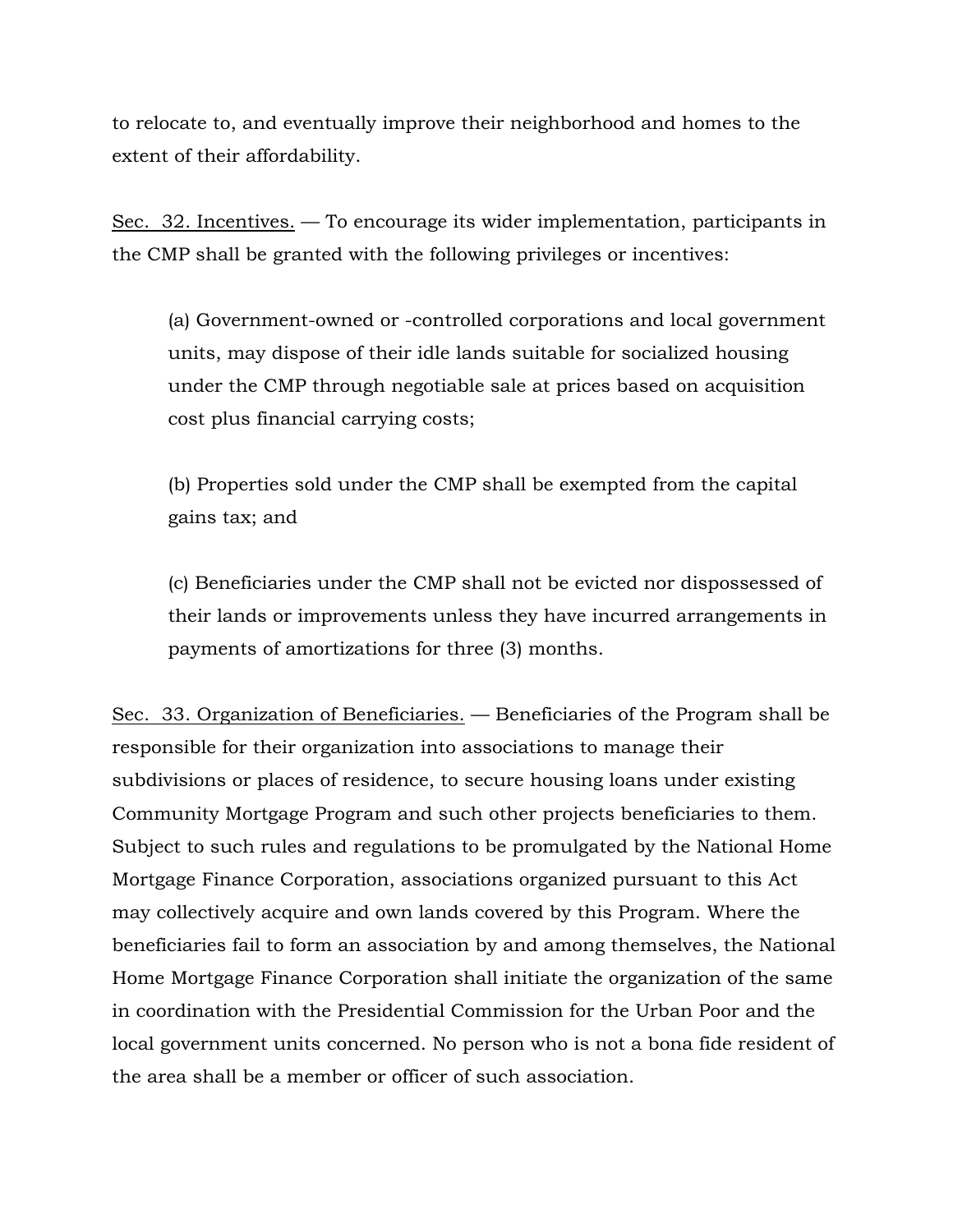## **ARTICLE IX RELATED STRATEGIES**

Sec. 34. Promotion of Indigenous Housing Materials and Technologies. — The local government units, in cooperation with the National Housing Authority, Technology and Livelihood Resource Center, and other concerned agencies, shall promote the production and use of indigenous, alternative, and low-cost construction materials and technologies for socialized housing.

Sec. 35. Transport System. — The local government units, in coordination with the Departments of Transportation and Communications, Budget and Management, Trade and Industry, Finance, and Public Works and Highways, the Home Insurance Guaranty Corporation, and other concerned government agencies, shall device a set of mechanisms including incentives to the private sector so that a viable transport system shall evolve and develop in the urban areas. It shall also formulate standards designed to attain these objectives:

- (a) Smooth flow of traffic;
- (b) Safety and convenience of travel;
- (c) Minimum use of land space;
- (d) Minimum damage to the physical environment; and

(e) Adequate and efficient transport service to the people and goods at minimum cost.

Sec. 36. Ecological Balance. — The local government units shall coordinate with the Department of Environment and Natural Resources in taking measures that will plan and regulate urban activities for the conservation and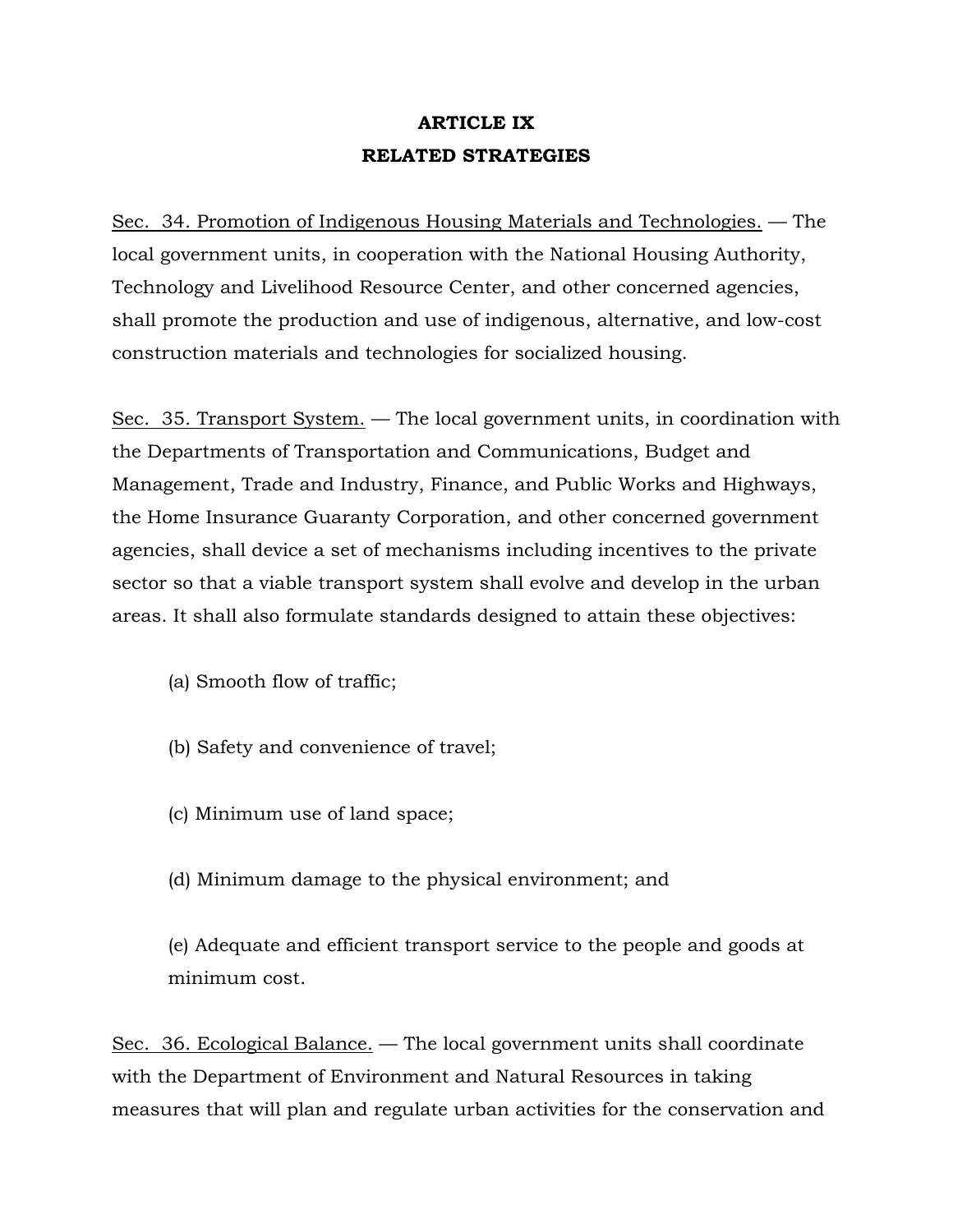protection of vital, unique and sensitive ecosystems, scenic landscapes, cultural sites and other similar resource areas.

To make the implementation of this function more effective, the active participation of the citizenry in environmental rehabilitation and in decisionmaking process shall be promoted and encouraged. The local government units shall recommend to the Environmental and Management Bureau the immediate closure of factories, mines and transport companies which are found to be causing massive pollution.

Sec. 37. Population Movements. — The local government units shall set up an effective mechanism, together with the appropriate agencies like the Population Commission, the National Economic and Development Authority and the National Statistics Office, to monitor trends in the movements of population from rural to urban, urban to urban, and urban to rural areas. They shall identify measures by which such movements can be influenced to achieve balance between urban capabilities and population, to direct appropriate segments of the population into areas where they can have access to opportunities to improve their lives and to contribute to national growth and recommend proposed legislation to Congress, if necessary.

The Population Commission, the National Economic and Development Authority, and the National Statistics Office shall likewise provided advanced planning information to national and local government planners on population projections and the consequent level of services needed in particular urban and urbanizable areas. This service will include early-warning systems on expected dysfunctions in a particular urban area due to population increases, decreases, or age structure changes.

Sec. 38. Urban-rural Interdependence. — To minimize rural to urban migration and pursue urban decentralization, the local government units shall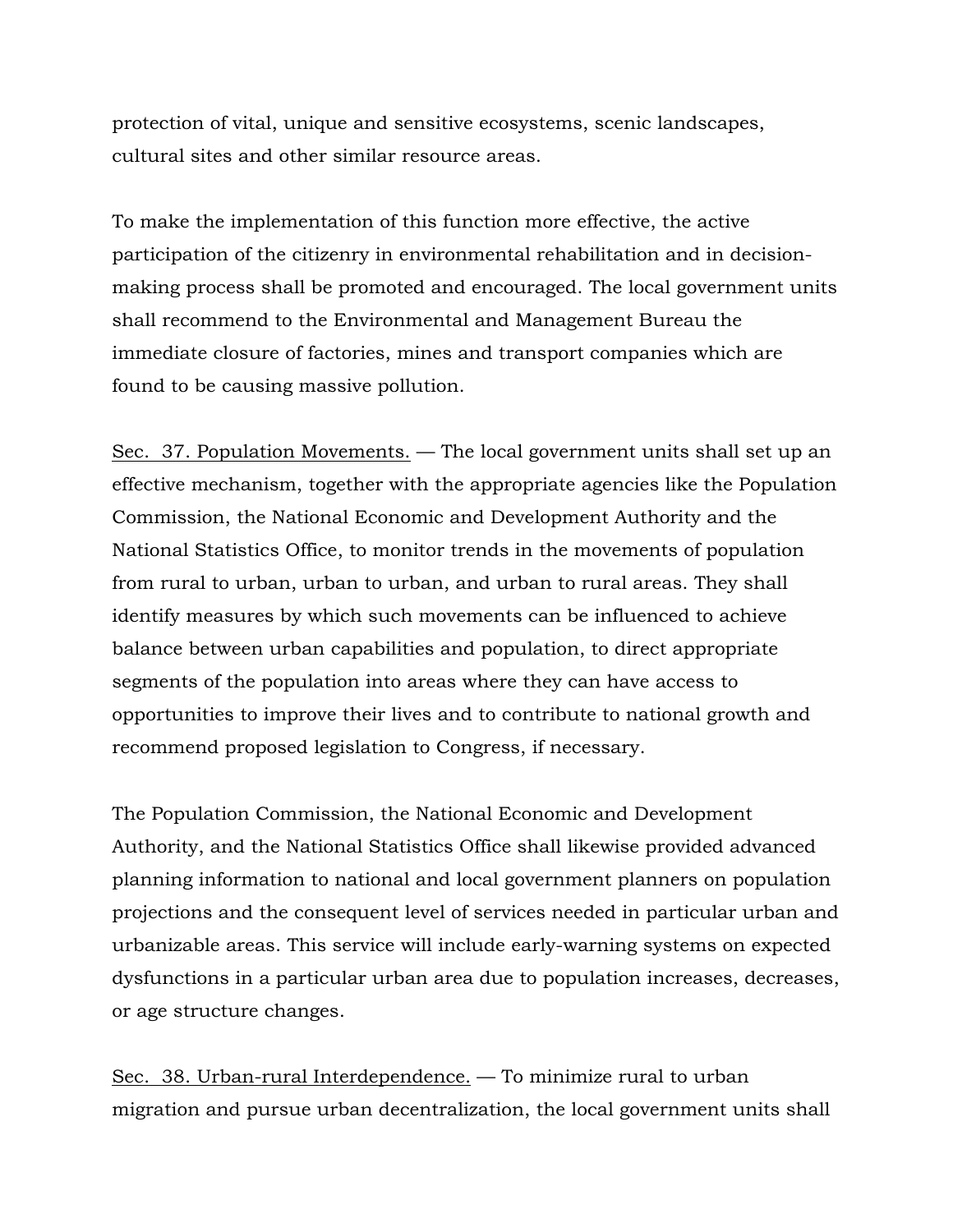coordinate with the National Economic and Development Authority and other government agencies in the formulation of national development programs that will stimulate economic growth and promote socioeconomic development in the countryside.

## **ARTICLE X PROGRAM IMPLEMENTATION**

Sec. 39. Role of Local Government Units. — The local government units shall be charged with the implementation of this Act in their respective localities, in coordination with the Housing and Urban Development Coordinating Council, the national housing agencies, the Presidential Commission for the Urban Poor, the private sector and other nongovernment organizations.

They shall prepare a comprehensive land use plan for their respective localities in accordance with the provisions of this Act.

Sec. 40. Role of Government Housing Agencies. — In addition to their respective existing powers and functions, and those provided for in this Act, the hereunder mentioned housing agencies shall perform the following:

(a) The Housing and Urban Development Coordinating Council shall, through the key housing agencies, provide local government units with necessary support such as:

(1) Formulation of standards and guidelines as well as providing technical support in the preparation of town and land use plans;

(2) In coordination with the National Economic and Development Authority and the National Statistics Office, provide data and information for forward-planning by the local government units in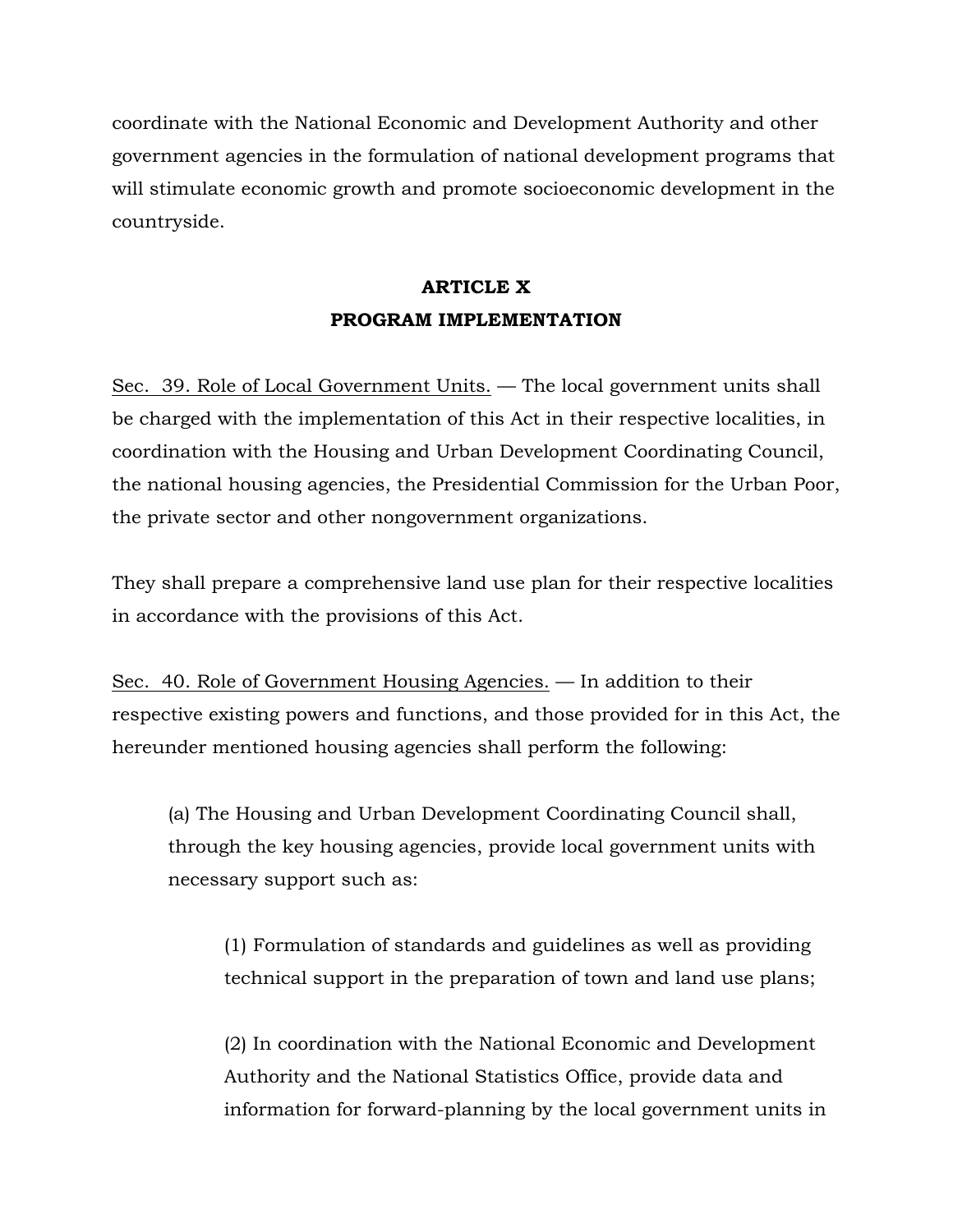their areas, particularly on projections as to the population and development trends in their localities and the corresponding investment programs needed to provide appropriate types and levels of infrastructure, utilities, services and land use patterns; and

(3) Assistance in obtaining funds and other resources needed in the urban development and housing programs in their areas of responsibility.

(b) The National Housing Authority, upon request of local government units, shall provide technical and other forms of assistance in the implementation of their respective urban development and housing programs with the objective of augmenting and enhancing local government capabilities in the provision of housing benefits to their constituents;

(c) The National Home Mortgage Finance Corporation shall administer the Community Mortgage Program under this Act and promulgate rules and regulations necessary to carry out the provisions of this Act; and

(d) The Home Insurance Guaranty Corporation shall design an appropriate guarantee scheme to encourage financial institutions to go into direct lending for housing.

Sec. 41. Annual Report. — The Housing and Urban Development Coordinating Council and the local government units shall submit a detailed annual report with respect to the implementation of this Act to the President and the Congress of the Republic of the Philippines.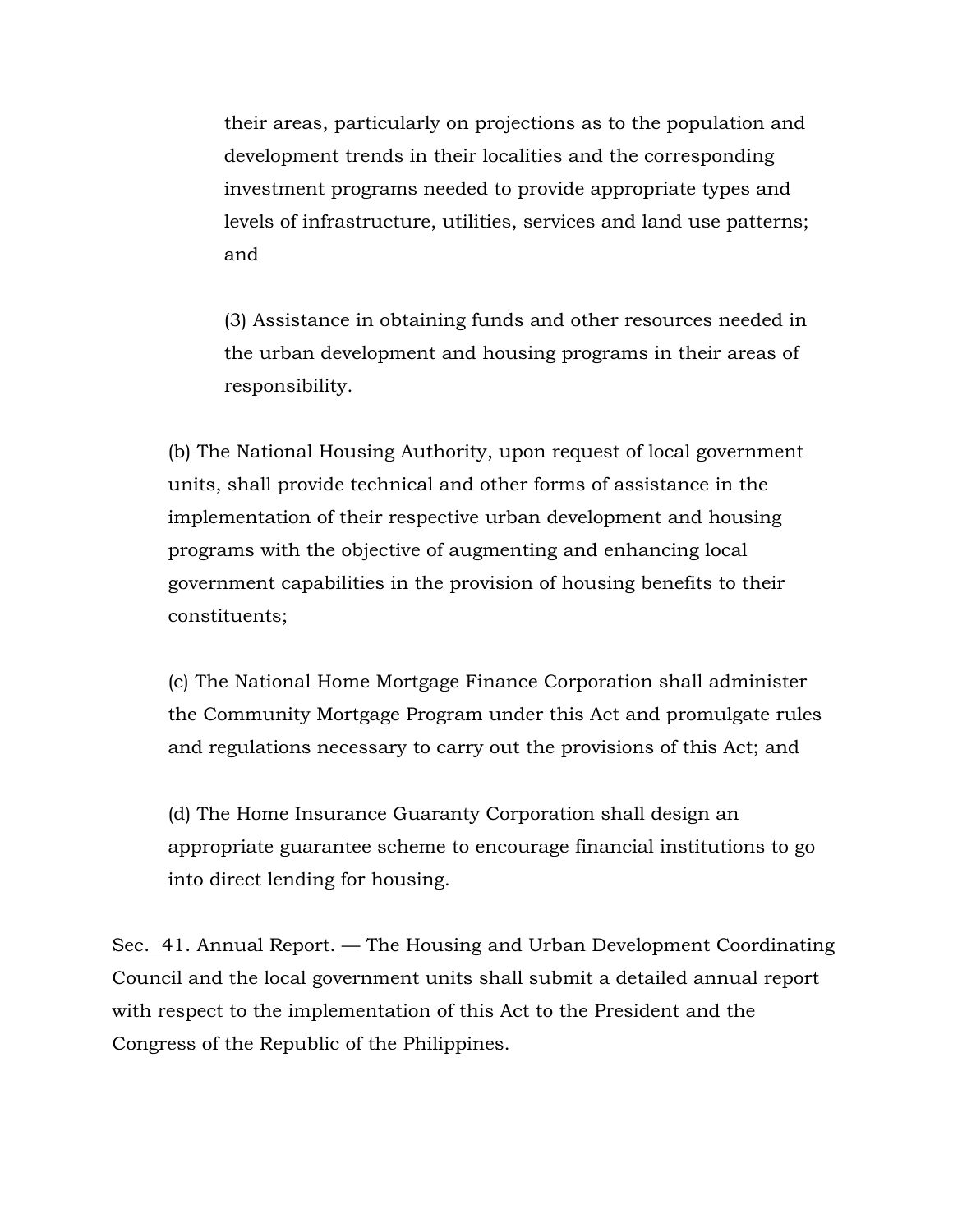## **ARTICLE XI FUNDING**

Sec. 42. Funding. — Funds for the urban development and housing program shall come from the following sources:

(a) A minimum of fifty percent (50%) from the annual net income of the Public Estate Authority, to be used by the National Housing Authority to carry out its programs of land acquisition for resettlement purposes under this Act;

(b) Proceeds from the disposition of ill-gotten wealth, not otherwise previously set aside for any other purpose, shall be applied to the implementation of this Act shall be administered by the National Home Mortgage Finance Corporation;

(c) Loans, grants, bequests and donations, whether from local or foreign sources;

(d) Flotation of bonds, subject to the guidelines to be set by the Monetary Board;

(e) Proceeds from the social housing tax and, subject to the concurrence of the local government units concerned, idle lands tax as provided in Section 236 of the Local Government Code of 1991 and other existing laws;

(f) Proceeds from the date or disposition of alienable public lands in urban areas; and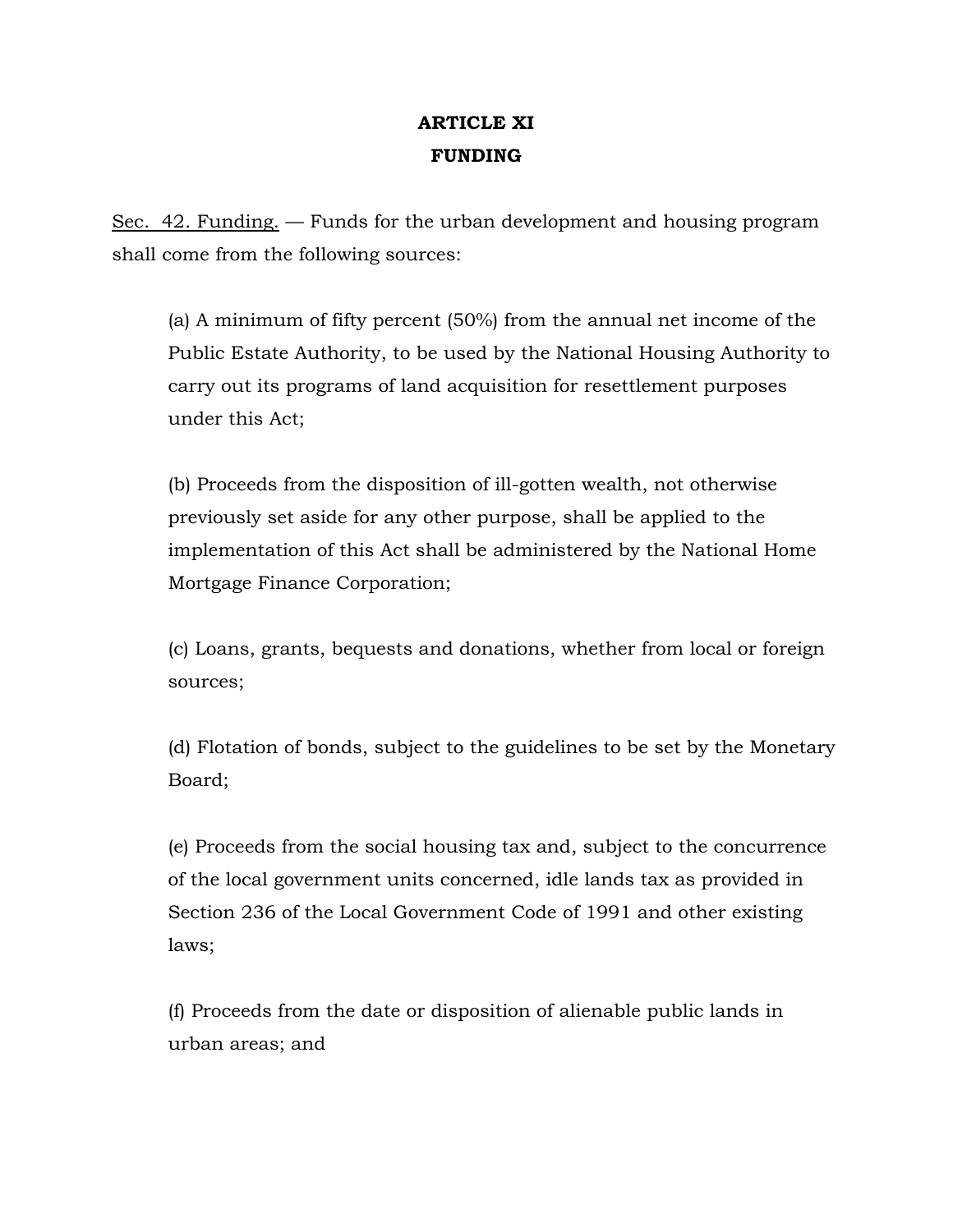(g) Domestic and foreign investment or financing through appropriate arrangements like the build-operate-and-transfer scheme.

Sec. 43. Socialized Housing Tax. — Consistent with the constitutional principle that the ownership and enjoyment of property bear a social function and to raise funds for the Program, all local government units are hereby authorized to impose an additional one-half percent (0.5%) tax on the assessed value of all lands in urban areas in excess of Fifty thousand pesos (P50,000).

## **ARTICLE XII TRANSITORY PROVISIONS**

Sec. 44. Moratorium on Eviction and Demolition. — There shall be a moratorium on the eviction of all program beneficiaries and on the demolition of their houses or dwelling units for a period of three (3) years from the effectivity of this Act: Provided, That the moratorium shall not apply to those persons who have constructed their structures after the effectivity of this Act and for cases enumerated in Section 28 hereof.

### **ARTICLE XIII COMMON PROVISIONS**

Sec. 45. Penalty Clause. — Any person who violates any provision of this Act shall be imposed the penalty of not more than six (6) years of imprisonment or a fine of not less than Five thousand pesos (P5,000) but not more than One hundred thousand pesos (P100,000), or both, at the discretion of the court: Provided, That, if the offender is a corporation, partnership, association or other juridical entity, the penalty shall be imposed on the officer or officers of said corporation, partnership, association or juridical entity who caused the violation.